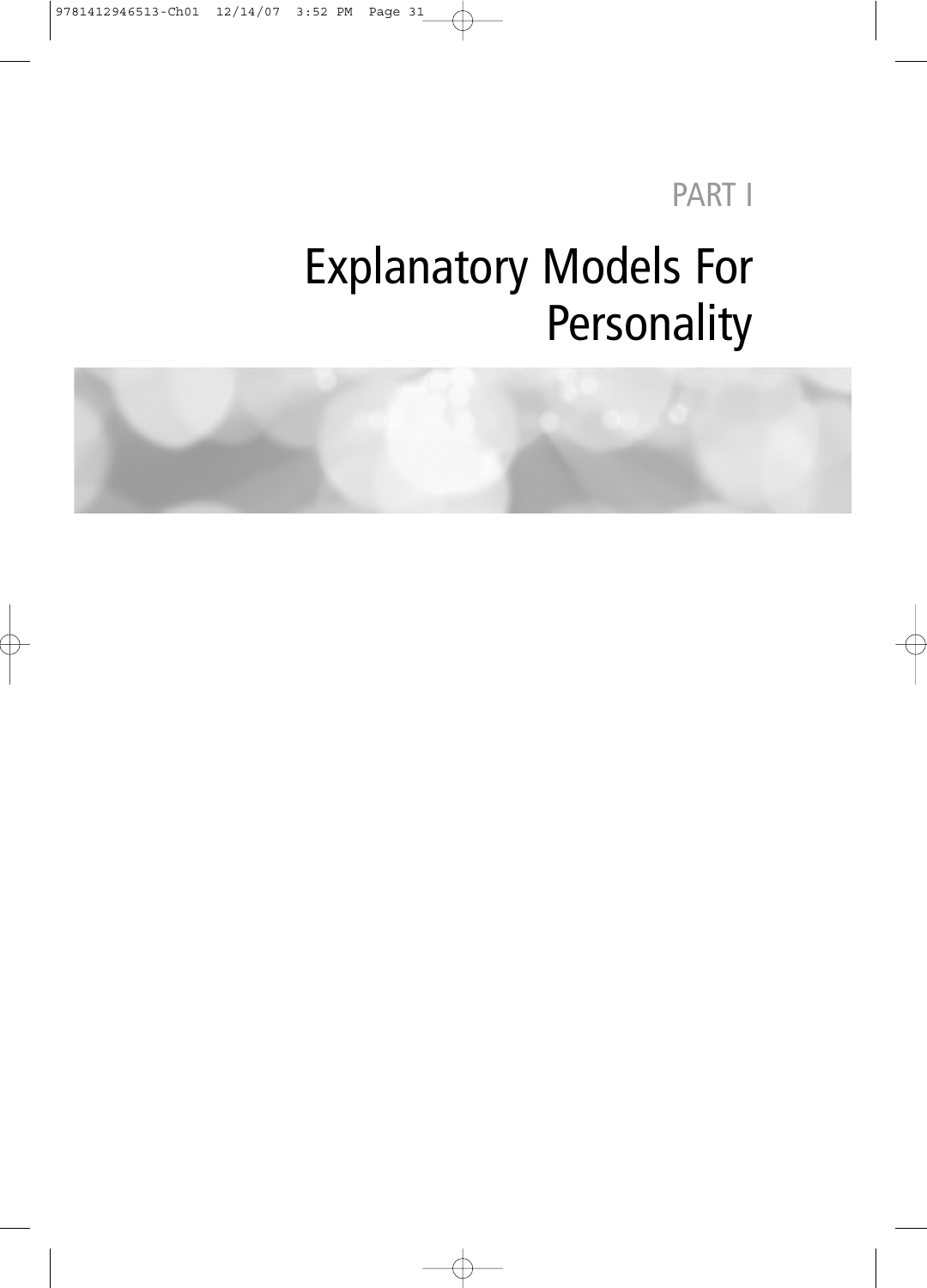9781412946513-Ch01 12/14/07 3:52 PM Page 32 $\Rightarrow$ 

 $\Rightarrow$ 

 $\Rightarrow$ 

 $\Rightarrow$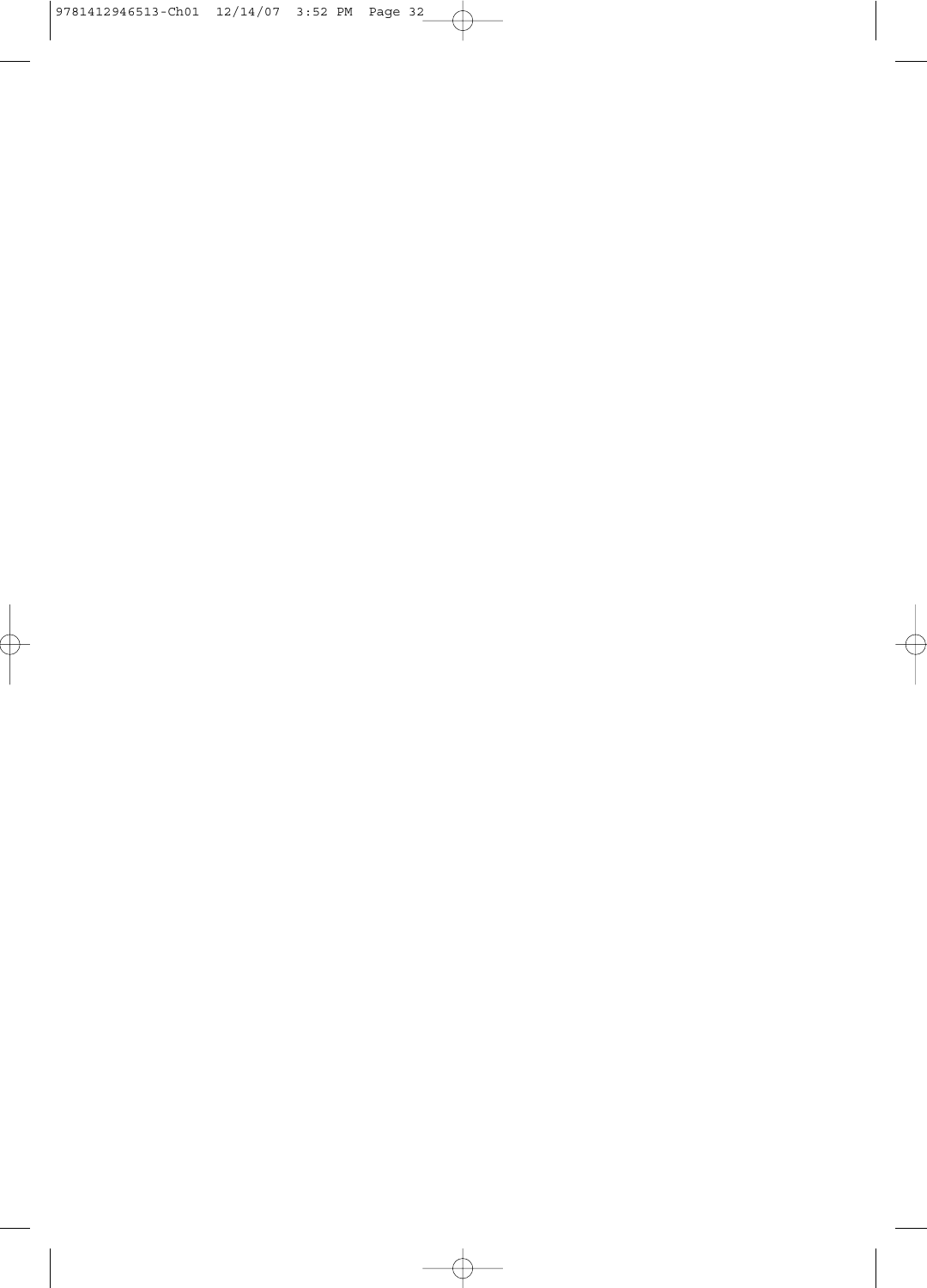# 1

# Psychophysiological and Biochemical Correlates of **Personality**

Robert M. Stelmack and Thomas H. Rammsayer

The degree of activation, as shown by the writer in various publications (Duffy, 1962), appears to affect both sensory sensitivity and motor response, and is involved in those consistencies of behavior that we call personality characteristics. (Duffy, 1966: 281)

#### **INTRODUCTION**

Considering that these quoted words were written by Elizabeth Duffy 40 years ago, the view expressed was prescient indeed. There is considerable evidence today, from psychophysical, psychophysiological and biochemical procedures (formerly considered measures of activation), establishing that the personality dimension of extraversion (E) is characterized by individual differences in sensitivity to simple physical stimulation and in the expression of motor responses. At the time when Duffy expressed her views, however, the association of personality with sensory sensitivity and motor processes was far from clear. In fact, in an assessment of the personality literature, Duffy (1962: 273) concluded that 'Any survey of physiological studies of personality must recognize the surprising fact that relatively few investigators have reported relationships of any magnitude between physiological measures and measures of behavior within the normal population.' Since that time, however, there was considerable progress in delineating reliable relations between personality traits and physiological processes. This progress was abetted by the development of rigorous personality typologies; by compelling, largescale projects determining the heritability of personality traits; by refinement and development of physiological measurement procedures; and by exploiting new paradigms for probing psychological processes such as sensation, attention, learning and memory that are manifest in individual differences in personality. In this chapter, we mark this progress by assessing the current status of the psychophysiological and biochemical correlates of personality traits.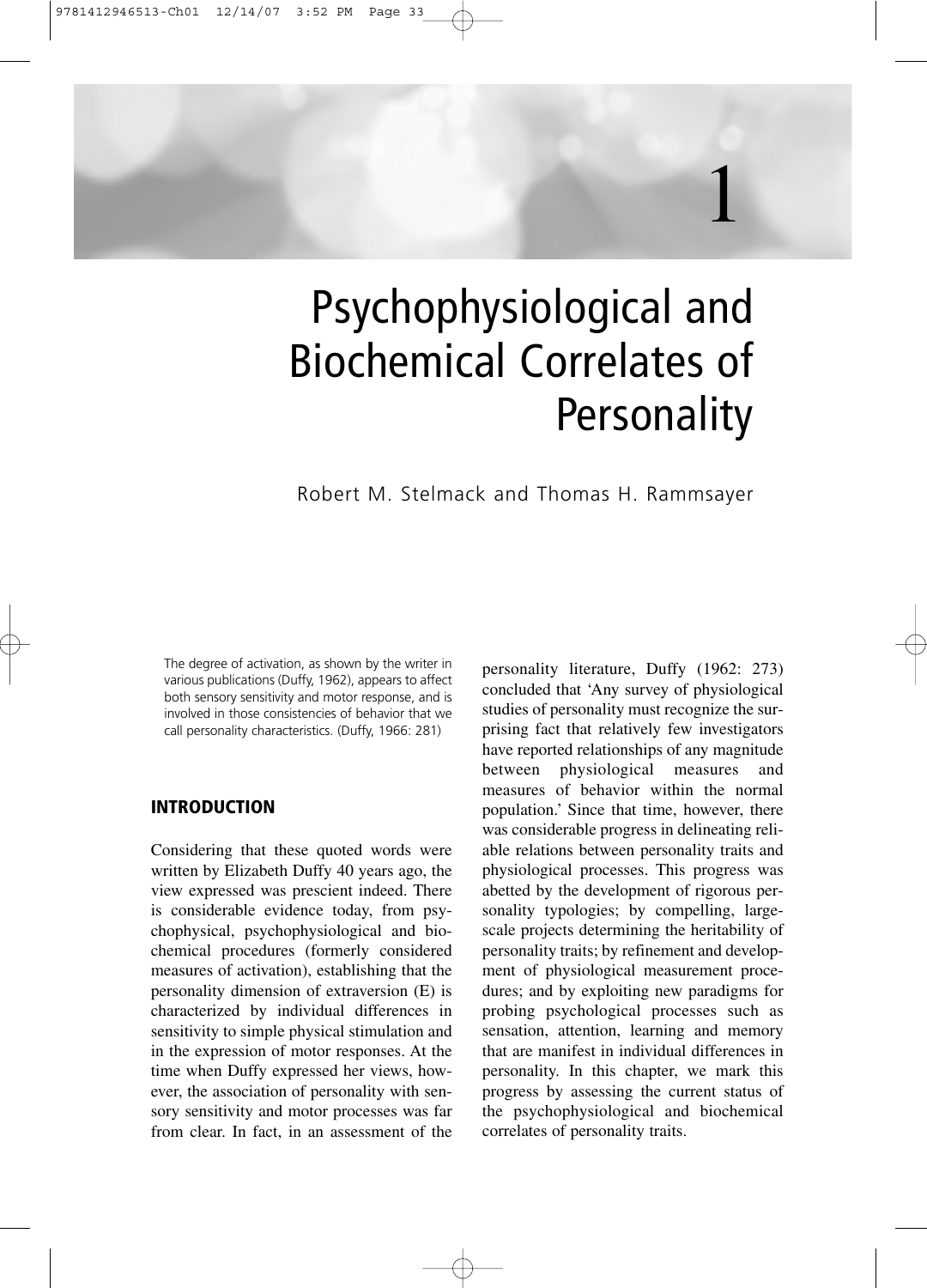The nomenclatural framework for the present review consists of the three major personality dimensions of E, emotional stability–instability/neuroticism (N), and psychoticism (P)/impulsive sensation-seeking (ImpSS). These personality traits emerge as fundamental factors in most major personality typologies (e.g. Costa and McCrae, 1992; Eysenck and Eysenck, 1991; Zuckerman, 2002) and they capture the bulk of psychophysiological and biochemical research on individual differences in personality. An emphasis in this review is placed on electrocortical procedures (i.e. electroencephalography (EEG) and event-related potentials (ERPs)), and biochemical analyses (i.e. dopamine, serotonin, and cortisol), because these measurement procedures predominate in current research on personality. Conclusions drawn from earlier reviews of research on the biological bases of personality are briefly stated. An attempt is made to focus the functional significance of the biological procedures and paradigms on the social and behavioural expressions that characterize the personality dimensions, but the theoretical frameworks that inspired much of this research are left to other authors in this volume.

# **PSYCHOPHYSIOLOGICAL AND BIOCHEMICAL CORRELATES OF EXTRAVERSION**

In previous reviews, it was concluded that there were fundamental differences between introverts and extraverts in their reaction to sensory stimulation and in their expression of motor activity (Matthews and Gilliland, 1999; Stelmack, 1997). There is compelling evidence from a range of measurement procedures indicating that introverts are more reactive or sensitive to simple sensory stimulation than are extraverts. Introverts display lower absolute auditory sensitivity (e.g. Stelmack and Campbell, 1974), lower pain thresholds (e.g. Barnes, 1975), lower noise thresholds (e.g. Dornic and Ekehammer, 1990), larger skin conductance responses to moderate intensity tones (e.g. Smith, 1983), and larger ERP amplitude to simple physical stimulation (e.g. Stelmack and Michaud-Achorn, 1985). Moreover, there was evidence from brainstem auditory evoked potentials indicating that these intensity effects are evident at the level of the auditory nerve (e.g. Stelmack and Wilson, 1982). These effects meld with the preference of introverts for quiet and solitude (Campbell and Hawley, 1982) and with their tendency toward withdrawal as a coping strategy in stressful social situations (Endler and Parker, 1990).

Introverts and extraverts differ in their expression of motor behaviour on a variety of tasks that require a simple motor response, with extraverts initiating faster and more frequent responses than introverts (e.g. Brebner and Flavell, 1978). These effects appear relevant to the disposition of extraverts to liveliness, activity, and talkativeness (Eysenck and Eysenck, 1975), involvement in athletic activities (Eysenck et al., 1982), restlessness in restricted environments (Gale, 1969), and preference for physical activity (Furnham, 1981). Moreover, there was evidence employing psychophysiological procedures that differences in motor activity between introverts and extraverts can be referred to peripheral nervous system processes (Stelmack and Pivik, 1996). There is good evidence that variation in dopaminergic activity (DA) is an important determinant of differences in E (e.g. Rammsayer et al., 1993). In general, more recent research on E and differences in sensory sensitivity and motor expression, using electrocortical and biochemical measurement procedures, endorse these findings.

# **Extraversion and the electroencephalograph**

The electroencephalograph (EEG), recording electrical activity of the brain from small electrodes affixed to the scalp, was an important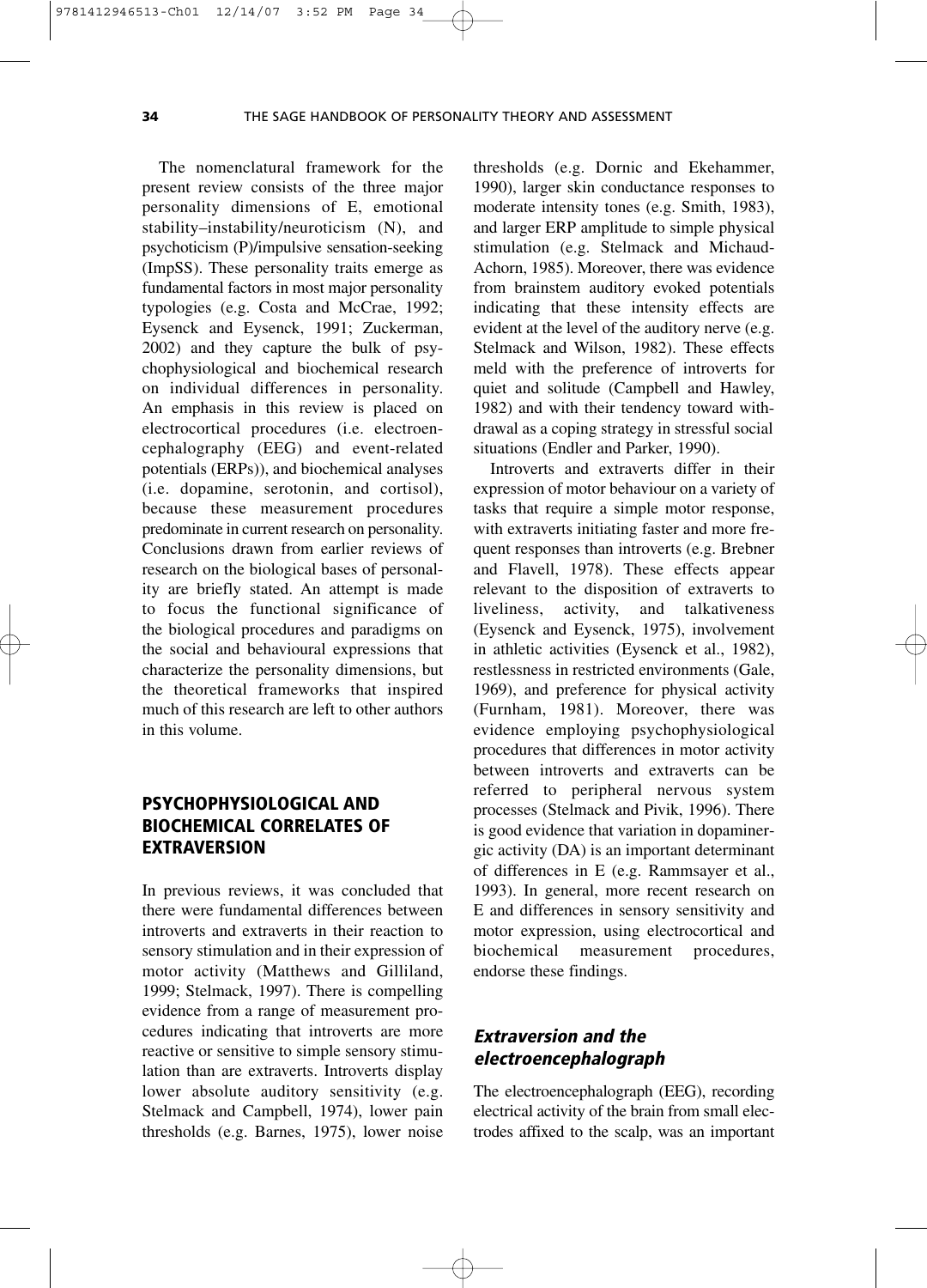9781412946513-Ch01

method for assessing cortical activity of the brain in the early study of the ascending reticular activating system (ARAS; Lindsley, 1951) and in exploring the role of the ARAS in attention, memory and learning. The hypothesis that differences in E were determined by differences in cortical excitation and inhibition (Eysenck, 1957) and cortical arousal (Eysenck, 1967) fostered extensive analysis of E and the EEG. In early reviews (Gale, 1973; O'Gorman, 1977), support for the notion that introverts are characterized by higher levels of cortical arousal (indexed by lower EEG alpha wave activity) than extraverts was equivocal. These reviews did prompt improvements in design and recording techniques in subsequent research. Later reviews conceded that the direction of the results of these inquiries is towards higher levels of cortical activity for introverts (Matthews and Gilliland, 1999; Stelmack and Geen, 1992).

In more recent research, the ambiguous history of research on E using EEG recording is continued rather than clarified. The specific conditions under which reliable effects are replicated remain indeterminate. Tran et al. (2001) observed greater EEG activity in the 8–13 Hz (alpha) frequency range for extraverts than introverts but only at frontal electrode sites. This contrasts with other positive reports (e.g. O'Gorman and Lloyd, 1987) showing greater EEG activity at posterior electrode sites where alpha activity is maximal. In a project similar to Tran et al. (2001), higher E was associated with greater activity in low-frequency EEG bands (delta and theta) at temporal and parietal sites, and lower alpha activity at temporal and frontal sites (Knyazev et al., 2002). In another wellexecuted project, no EEG effects for E were observed (Schmidtke and Heller, 2004). Notably, the functional significance of the EEG effects in the studies cited here, when they are observed, is opaque. Typically, the EEG recordings were obtained while participants opened and closed their eyes. Without some experimental manipulation, few inferences of the functional significance of the

EEG can be made. An exception here is the work by Knyazev et al. (2002), where participants performed mental arithmetic during the EEG recording in an attempt to manipulate arousal level. Even in this case, however, the behavioural effect of this manipulation was not measured.

There was considerable interest in the claim that activation of right anterior cortical areas is associated with the expression of negative affect, whereas activation of left anterior cortical areas is associated with the expression of positive affect (Davidson and Fox, 1982). Investigation of these effects was drawn into the personality domain by Hagemann et al. (1999) who exploited the association of E with positive affect and N with negative affect (Tellegen, 1985). Contrary to expectations, higher negative affect scores were associated with greater activation at left anterior temporal cortical areas. As Hagemann et al. (1999) note, this result is typical of the mixed outcomes that plague EEG research on emotion and mood. No differences in EEG activity between introverts and extraverts were observed.

The line of inquiry initiated by Hagemann et al. (1999) was pursued by Gale et al. (2001). During EEG recording, participants were asked to empathise and rate photographs expressing positive and negative affect. Negative valence photographs elicited greater activation at left frontal cortical sites, an effect that endorses the sensitivity of the EEG measures to the affect manipulation. Robust effects were reported with extraverts exhibiting greater alpha activity at frontal, temporal and occipital sites.

Gale et al. (2001) state that their data accord with the view that extraverts are characterized by lower levels of tonic arousal as proposed by Eysenck (1967). Alternatively, one could argue that introverts were more reactive to the photographic stimuli than extraverts, a view concordant with an extensive literature showing the greater sensitivity of introverts to sensory stimulation in general (Stelmack, 1990). The positive and negative valence photographs did not exercise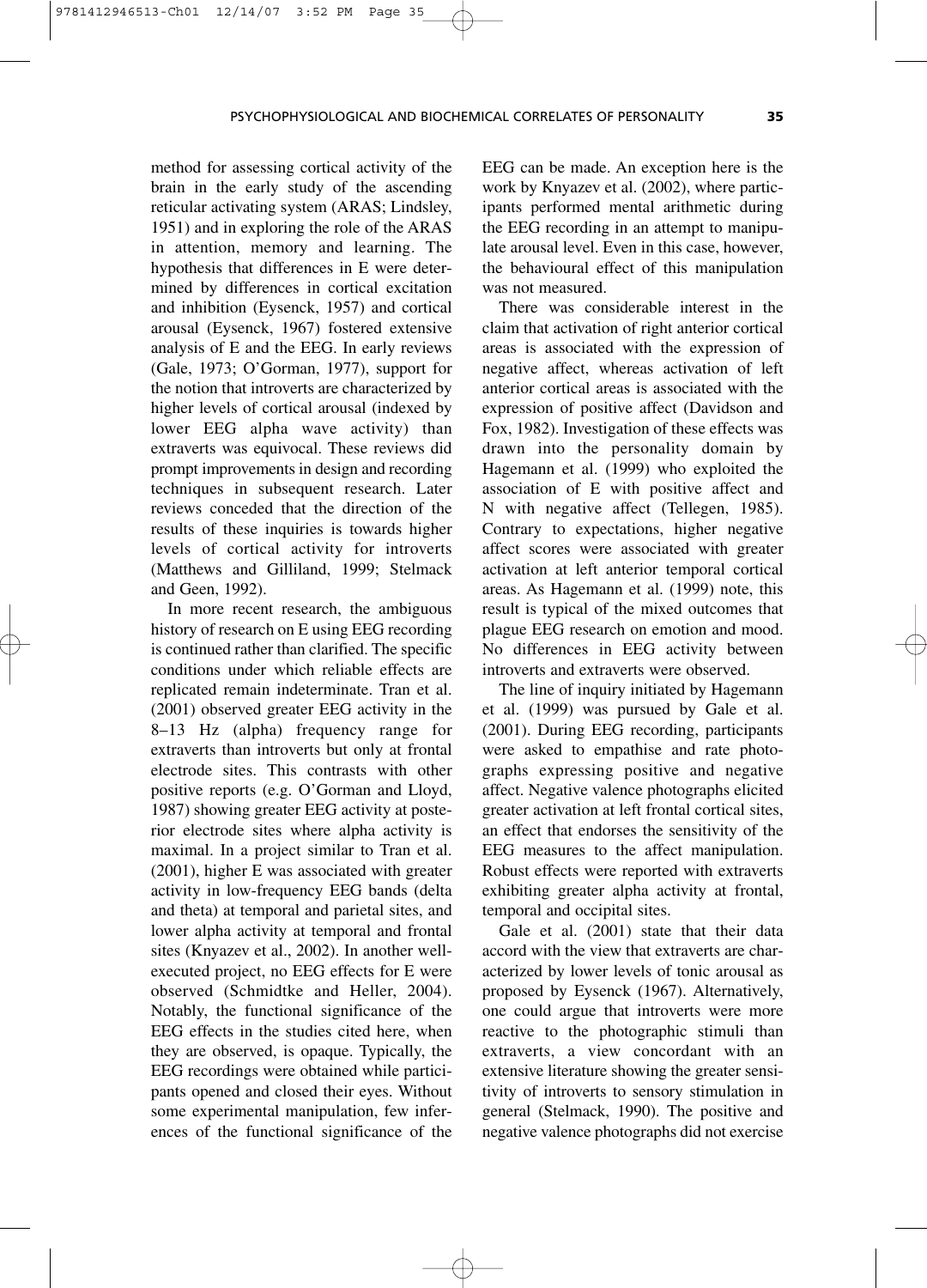interactive effects on E; that is, one would suppose that the positive affect induction would favour the extraverts, resulting in greater frontal left hemisphere cortical areas. Overall, when EEG is recorded under resting conditions or with minimal or uncontrolled stimulation, the studies cited provide little consistent evidence associating E with greater alpha activation.

# **Extraversion and event-related potentials**

Event-related potentials (ERPs) are records of the electrocortical activity in the brain that is evoked by physical stimuli and modulated by psychological processes such as attention, memory and cognition. ERPs are derived by averaging ongoing EEG activity that is time-locked to specific stimulus events. It is assumed that random EEG activity emanating from neural sites that are not engaged in the repeated presentation of the stimulus is cancelled out in the averaging. What remains is a signature of the neural activity that occurred during the processing of the stimulus. This signature is a result of the initial activation of peripheral nerves and nuclei in the brainstem and of the subsequent sequence of neural activity along cortical projection pathways.

#### *Extraversion and sensory ERPs*

Early research on E and ERPs examined waveforms that were elicited by simple sensory stimuli such as brief light flashes or simple tones. Initially, inconsistent effects were reported that yielded to replicable results as the conditions for favourable findings became apparent. In ERP waveforms to tones, larger amplitude for introverts than extraverts is observed with some consistency for ERP waves that develop 100–200 ms following stimulation, notably when stimuli are (1) moderately intense, (2) lower frequency, and (3) presented in mixed serial order (Bruneau et al., 1984; Stelmack and Michaud-Achorn, 1985). These effects, which account for about 10% of the variation in E, are congruent with the greater response to stimulation in introverts than in extraverts observed with psychophysical and autonomic system measures. Subsequently, there were few attempts to examine E and ERP using systematic changes in stimulus intensity or frequency. Occasionally, however, the enhanced response to auditory stimulation is observed incidentally (e.g. Doucet and Stelmack, 2000).

# *Extraversion and brainstem auditory evoked responses*

A number of authors explored differences between introverts and extraverts by recording brainstem auditory evoked responses (BAER). BAER waveforms capture electrical activity along the auditory pathway that develops within the first 10 ms of acoustic stimulation. The neural generators of these waves, the auditory nerve (wave I), cochlear nucleus (wave II), lateral lemniscus and inferior colliculus (wave V), are well documented. The shorter BAER wave V latency for introverts than extraverts is the effect more consistently observed (Bullock and Gilliland, 1993; Stelmack and Wilson, 1982; Swickert and Gilliland, 1998). A recent report from Gilliland and colleagues is perhaps the most definitive (Cox-Fuenzalida and Gilliland, 2001). Introverts exhibited shorter wave V latency than extraverts, with correlations in several analyses ranging from  $r = 0.23$  to 0.28. Gender effects, which are known to influence BAER latency, were not accounted for in these analyses. On the whole, the effect sizes were comparable to the marginally significant effects with smaller sample size reported by Stelmack et al. (1993a).

Although effect sizes tend to be modest, accounting for less than 10% of variation in E, the shorter wave V latency for introverts than extraverts is a reliable effect that is consistent with the greater reactivity to physical stimuli of introverts observed with other measures. The BAEP is exquisitely sensitive to changes in stimulus intensity with higher intensity stimulation evoking shorter latency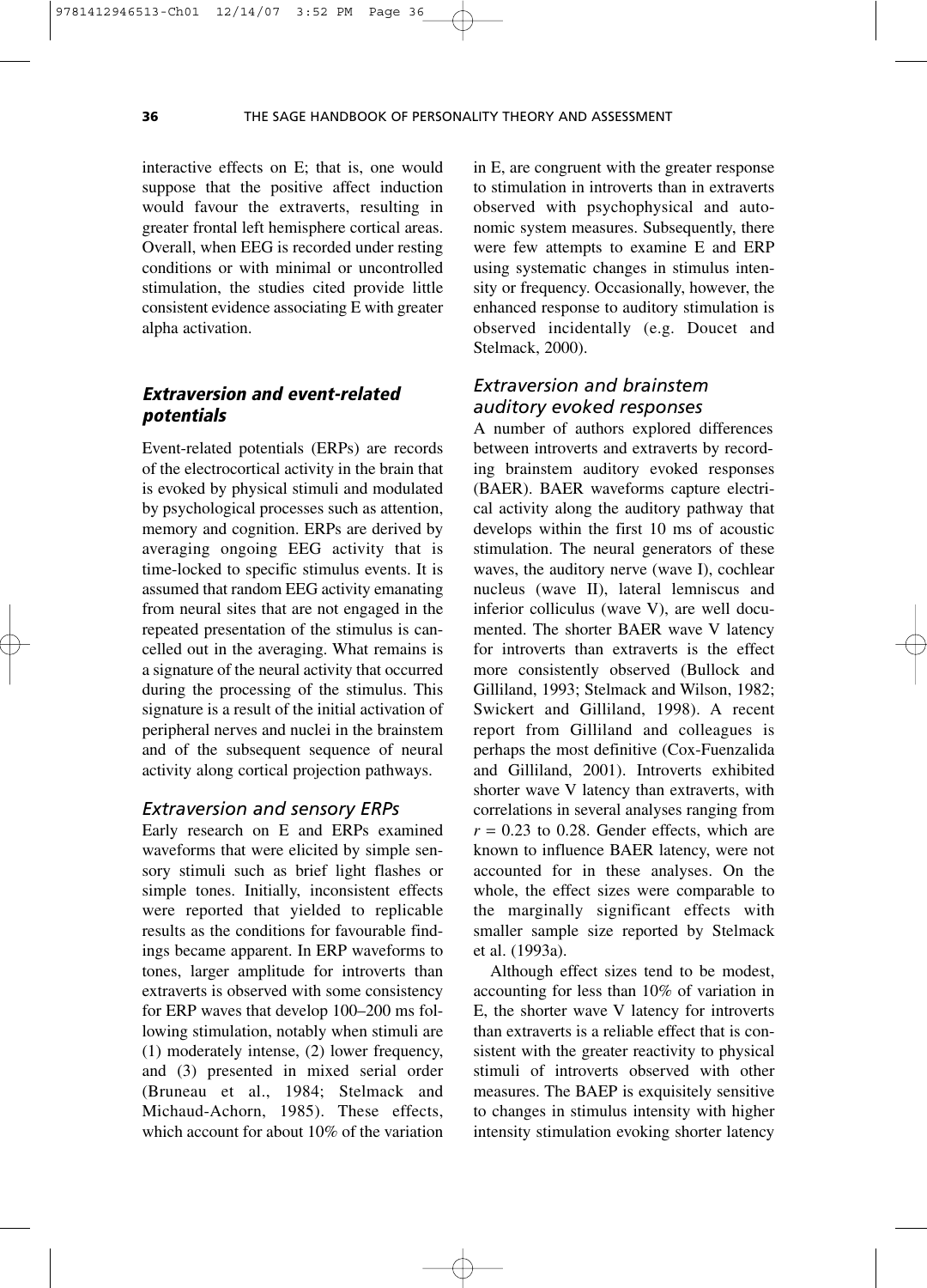and larger amplitude BAEP waves. Because collaterals from the auditory tracts ascending through the brainstem innervate the ARAS, the amygdala and the cortical centres, the BAEP effects do endorse the arousal hypothesis as noted by Matthews and Gilliland (1999), and also the view espoused by Woodward et al. (2001) concerning the role of the amygdala for highly reactive children. From a neurophysiological perspective, however, the inhibitory influence of the olivocochlear nucleus on brainstem nuclei is reduced or absent for intensities above 75 dB and these inhibitory effects are independent of the reticular system (Desmedt, 1975). Thus, the BAEP effects cannot be understood in terms of a corticoreticular loop as adopted by Eysenck as the basis for individual differences in E. The independence of BAEP waves from descending inhibitory effects is underscored functionally by the remarkable invariance of BAEP waves during different stages of sleep and arousal (Campbell and Bartoli, 1986) and even during metabolic coma (Chiappa, 1990). Similarly, the weight of the evidence indicates that BAEP waves are not influenced by directed attention (Connolly et al., 1989; Picton et al., 1981).

#### *Extraversion and P3*

9781412946513-Ch01 12/14/07 3:52 PM Page 3'

The P3 wave is a positive ERP wave that develops maximum amplitude at about 300 ms in simple decision tasks. This wave is usefully exploited in cognitive psychology, to study attention, memory and decision making. In general, the latency of the P3 is widely accepted as a measure of stimulus evaluation time that is independent of response selection and execution processes (Kutas et al., 1977). The P3 wave decreases in amplitude with increases in task difficulty and can be parsimoniously understood as an index of processing capacity (Kok, 2001). Several investigators examined individual differences in E during an auditory oddball task where a P3 wave develops to deviant stimuli presented among a series of standard stimuli. The most consistent effect is larger P3 amplitude for introverts than extraverts

(Brocke et al., 1996; Daruna et al., 1985; Ortiz and Maojo, 1993; Polich and Martin, 1992; Wilson and Languis, 1990). Similarly, smaller decrements in P3 amplitude across trial blocks for introverts were reported (Ditraglia and Polich, 1991), although opposite effects were subsequently observed (Cahill and Polich, 1992). Null effects were reported by Pritchard (1989). In early work, the larger P3 amplitude for introverts would be attributed to differences in the amount of resources allocated to the processing of the deviant stimuli. Other interpretations of the effects are possible, for example differences in processing capacity, or even differences in sensitivity to stimuli. There is some evidence that P3 is larger to more intense stimuli (e.g. Gonsalvez et al., 2007). The understanding of these P3 differences is hampered because the effects have not been put to the test of direct manipulation or concomitant behavioural evaluations.

Individual differences in E and P3 amplitude and latency were also explored in several decision-making paradigms. The outcomes of this work were equally varied. Introverts displayed larger P3 amplitude than extraverts during a difficult visual vigilance oddball task (Brocke et al., 1996). Brocke et al. (1997) subsequently observed this effect under quiet conditions, but extraverts exhibited larger amplitude than introverts when the task was performed during noisy conditions. A larger P3 amplitude for extraverts was also observed in a visual classification task (Stenberg, 1994). More recently, larger P3 amplitude for extraverts was observed to high intensity target tones in an auditory oddball task (Guerrera et al. 2001). No differences in P3 amplitude between introverts and extraverts were reported in several studies using a series of elementary cognitive tasks (Stelmack et al., 1993b), simple response and stimulus-response compatibility tasks (Doucet and Stelmack, 2000), or difficult target recognition tasks (De Pascalis, 1993).

The larger P3 amplitude for introverts than extraverts to moderate intensity target tones during an auditory oddball task was observed

AU: The larger P3 amplitude... variation in E. The first part of this sentence does not seem very clear can you please clarify or suggest a re-wording?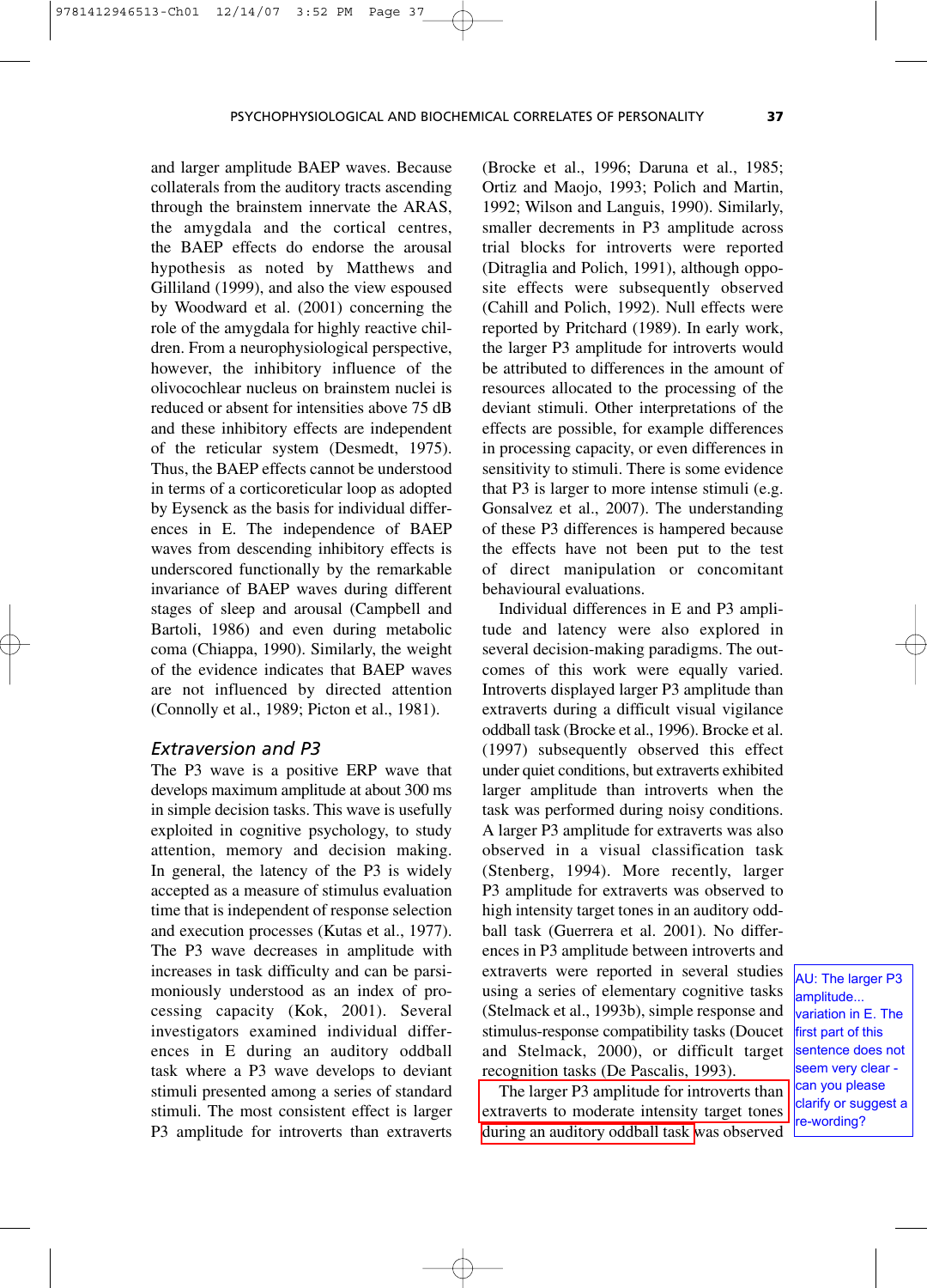with sufficient consistency to regard it as a valid effect that accounts for about 10% of variation in E. How the effect is interpreted and what it contributes to our understanding of E is not yet decided. In general, the effect is congruent with the greater electrodermal response amplitude for introverts observed in orienting response paradigms. These effects are regarded as intensity effects reflecting the greater sensitivity to stimulation of introverts. A systematic investigation of the effects of intensity on P3 is clearly desirable to assess that hypothesis. The larger P3 amplitude for extraverts observed in some studies is a puzzling effect that also requires more intensive investigation to disentangle sensory and motor contributions. There is little evidence linking E to differences in P3 amplitude on elementary cognitive tasks. Moreover, there is scant evidence of differences in P3 latency that would link E to differences in cognitive processing speed.

# *Extraversion and lateralized readiness potentials*

There is a copious literature that implicates differences in the expression of motor behaviour as a fundamental determinant of differences in E (e.g. Doucet and Stelmack, 2000). These differences in motor expression were examined using simple response time (SRT) measures. Although faster and more frequent responding for extraverts was frequently observed, null effects were also reported often. Some progress in clarifying the disparities in this SRT work involved distinguishing between response decision time (DT), the time from stimulus onset to the release of the home button; and movement time (MT), the time from the release of a home button to the subsequent press of a target button.

In early research using response time measures with elementary cognitive tasks (Stelmack et al., 1993), an association between E and individual differences in MT was observed, but not in DT. In subsequent work, MT was manipulated directly by varying the response button distance and by examining the interactive effects of stimulus and response compatibility (Doucet and Stelmack, 2000). Extraverts displayed faster MT than introverts under all conditions. The pattern of results also suggested that the effect reflected differences in the initiation of movement rather than in the acceleration of movement from the home button to the target response button. Because there were no individual differences in DT or P3 latency and amplitude, these effects implicate peripheral motor processes as determinants of E rather than central cortical mechanisms mediating sensory discrimination or stimulus evaluation. This question was explored in studies that employed an ERP measure termed the lateralized readiness potential (LRP).

The LRP is an ERP measure that permits direct assessment of movement initiation processes following stimulus-related processing. The LRP is derived by recording ERPs from electrodes placed over the motor areas of the left and right cortical hemispheres. Responses initiated by the left and right hand elicit greater electrical activity in the contralateral hemisphere. ERPs derived from the same side as the overt motor response are subtracted from the ERP of the contralateral hemisphere. When these difference waves are averaged across hands, they yield the LRP, reflecting pure hand-related ERP asymmetry. Analysis of the interval between the onset of the stimulus and the onset of the LRP (stimulus-linked LRP) is a measure for the duration of pre-motor activity, including stimulus analysis, response preparation and some aspects of response selection. In contrast, analysis of the interval between the onset of the LRP and the onset of the behavioural motor response (response-linked LRP) is a measure of the duration of motor activity independent of stimulus processing. There is a consensus that the LRP is generated in the primary motor cortex (Coles, 1989). A pattern of greater activity in the response-linked LRP for extraverts than introverts and no differences in stimulus-linked LRP or P300 latency and amplitude would confirm the involvement of primary cortical motor processes as relevant determinants of individual differences

AU: Stelmack et al. 1993: a or b?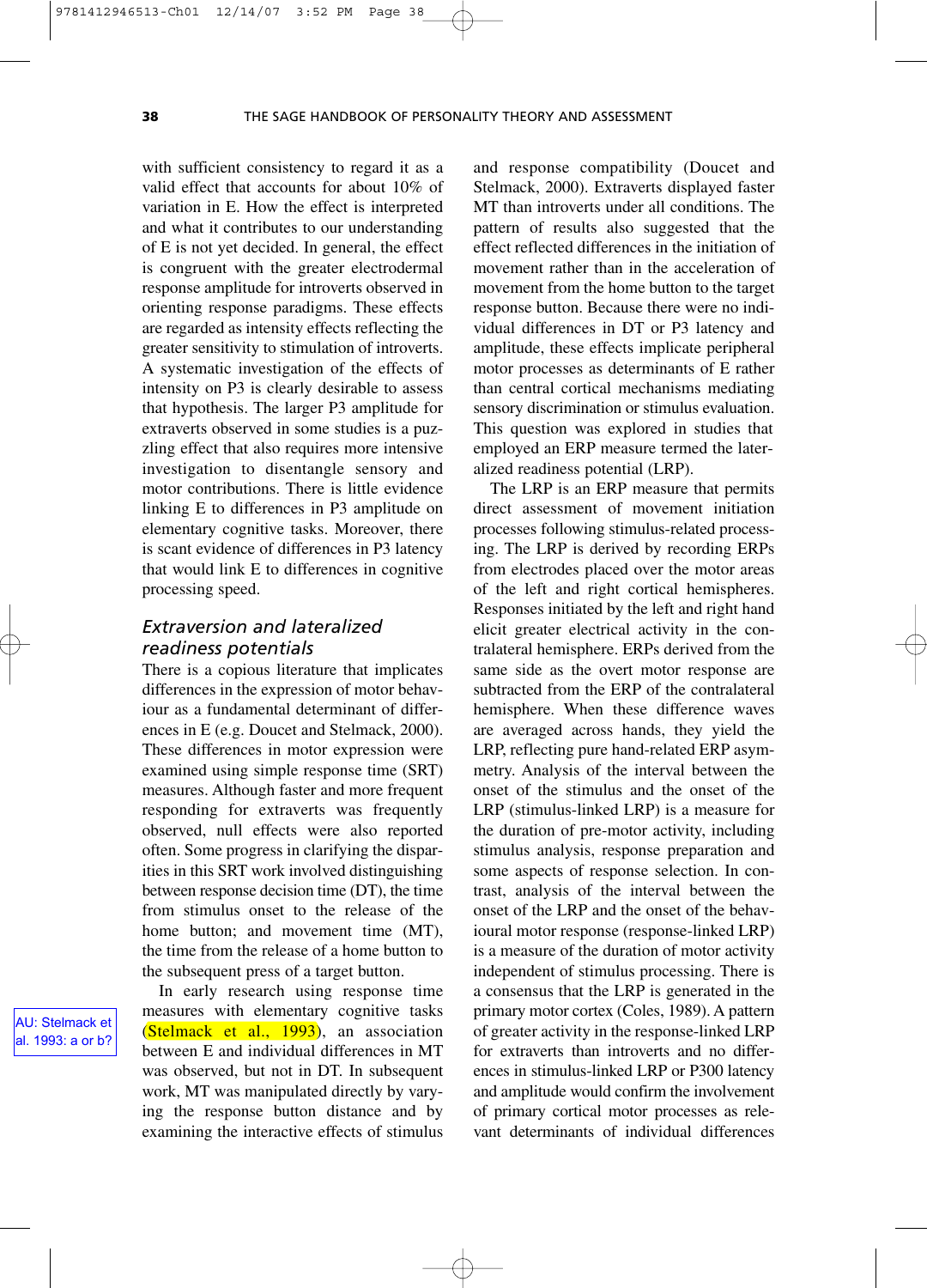in E rather than central cortical mechanisms that are involved in sensory discrimination or stimulus evaluation.

Rammsayer and Stahl (2004) obtained LRPs in an auditory two-choice go/no-go task. With this task, longer response-linked LRP latencies were found for introverts than extraverts indicating faster speed of motor processing in extraverts than in introverts. There were no E differences, however, for stimulus-linked LRP latencies. The failure to demonstrate a difference in stimulus-linked LRP latencies was attributed to the low task demands induced by the auditory task. In a second study (Stahl and Rammsayer, 2004), a complex discrimination task was applied to increase pre-motor, cognitive task demands. With this condition, stimulus-linked LRP latencies were shorter for introverts than extraverts, indicating faster pre-motor information processing for introverts. However, there were no differences in response-linked LRP latencies, a failure attributed to the absence of a no-go condition (Stahl and Rammsayer, 2004).

#### **Extraversion and dopamine**

Dopaminergic (DA) projections from mesencephalic cell groups are divided into two functionally distinct systems, the mesostriatal and the mesolimbocortical (e.g. Robbins and Everitt, 1995). Mesolimbcortical DA is important in locomotor activity, active avoidance, incentive/reward motivation, associative learning and working memory (Kimberg et al. 1997; Müller et al., 1998; Robinson and Berridge, 2000; Salamone, 1994; Sokolowski et al., 1994; Tzschentke, 2001). Mesostriatal DA neurons serve to inhibit and modulate the striatum (Björklund and Lindvall, 1986), which in turn exerts a powerful inhibitory effect on the thalamus and the reticular formation (Carlsson and Carlsson, 1990). Any increase in mesostriatal DA activity counteracts the inhibitory effect of the striatum, resulting in increased reticular arousal and, for example, enhanced sensory sensitivity. From this perspective, differences in DA brain mechanisms between introverts and extraverts may mediate the greater sensory sensitivity in introverts compared to extraverts (Rammsayer, 2004).

Rammsayer et al. (1993) addressed the question, 'Does pharmacologically induced decrease in brain DA activity differentially affect the transmission of sensory input into motor output in introverts and extraverts?' After pharmacological blockade of DA synthesis by means of alpha-methyl-para-tyrosine (AMPT), both DT and MT were markedly impaired in introverts but not in extraverts on a choice reaction time task. While DT indexes cognitive processes such as stimulus evaluation and response selection that are mediated by the mesolimbocortical DA system (Cohen and Servan-Schreiber, 1992; Rammsayer and Stahl, 2006), MT is a valid indicator of motor execution that is primarily mediated by mesostriatal DA activity (Amalric et al., 1993; Dunnett and Robbins, 1992; Salamone et al., 1993).

Because AMPT produced a non-specific decrease in DA activity, the D2 receptor blocker remoxipride was chosen in a subsequent study to selectively affect homeostasis of dopaminergic transmission (Rammsayer, 1998). Remoxipride primarily inhibits neurons of the mesolimbocortical DA system. In introverts, remoxipride caused a reliable increase in DT compared to extraverts, while MT was not affected in either group. Taken together, these findings indicate that introverts are more responsive to pharmacologically induced changes in D2 receptor activity than extraverts, irrespective of the specific DA system involved.

Although there are interactions between neurotransmitter systems, the observed differences between introverts and extraverts in the transmission of sensory input into motor output seem to be a clear function of DA modulation (Rammsayer, 2003). Depue and Collins (1999) argued that the mesolimbocortical DA system is the neurobiological substrate that mediates E and resulting in differences in incentive-facilitated behaviour.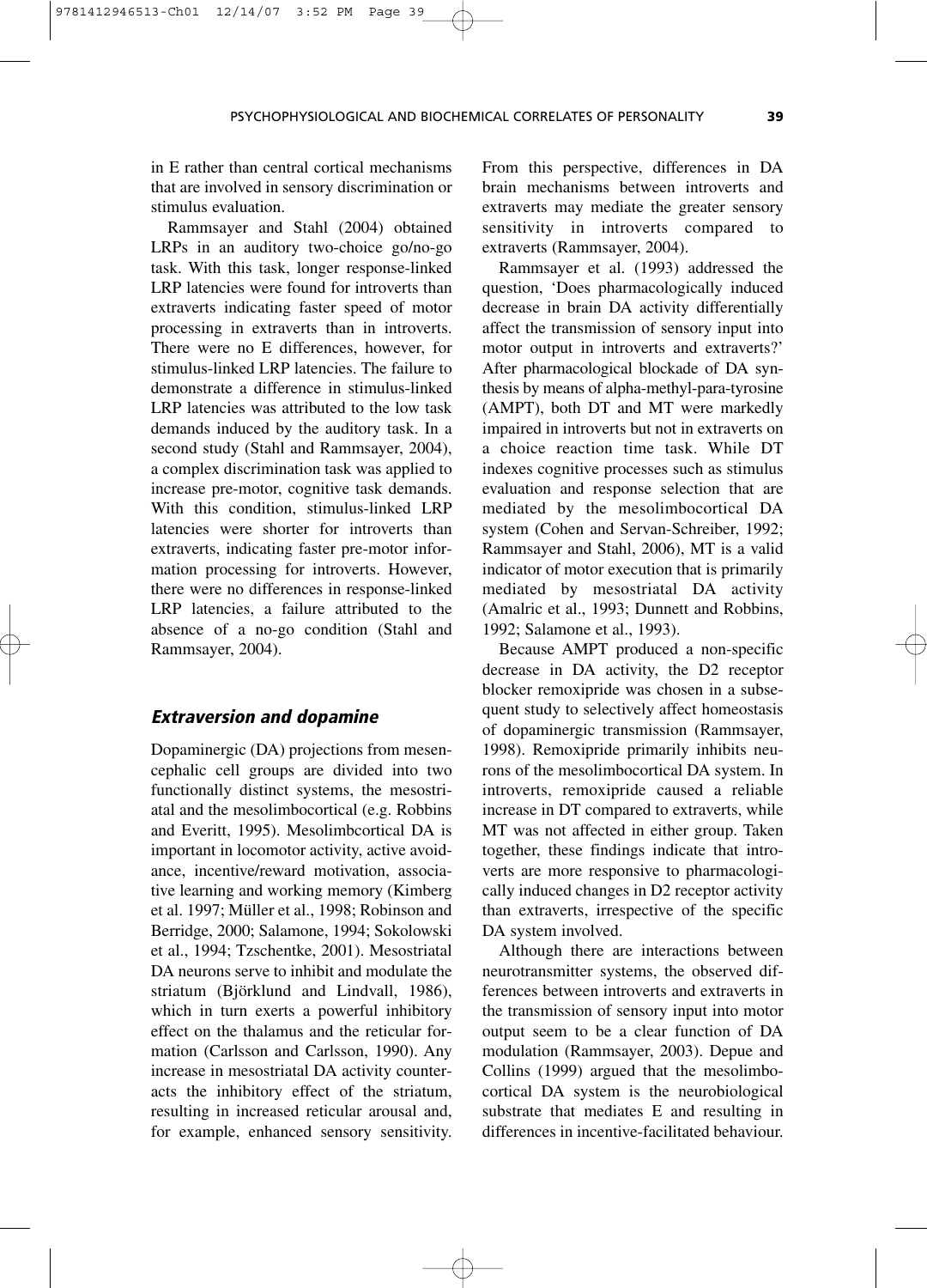Although their model is based on an integration of behaviour, affect and both cortical and subcortical neural mechanisms, it still lacks direct corroborative evidence from human pharmacopsychological studies (cf. Lawrence et al., 1999).

Following the model of Depue and Collins (1999), Wacker et al. (2006) combined behavioural and EEG measures with pharmacological treatment. As predicted, they found that the agency facet of E modulated the effect of 200 mg of sulpiride, a D2 receptor blocker, on behavioural and EEG measures. However, because dose-dependent pharmacological effects of sulpiride are unclear, (cf. Rammsayer, 1997), that effect is not definitive. Using single photon emission tomography (SPECT), Gray et al. (1994) found no association between D2 receptor binding and E. In two subsequent PET studies (Breier et al., 1998a; Farde et al., 1997), a positive correlation was reported between D2 receptor density and E. Similar studies (Breier et al., 1998b; Kestler et al., 2000), however, failed to observe this relation. These inconclusive findings appear indicative of a complex relation between D2 receptor density and E.

In these PET studies, participants remained passive during the recording. Fischer et al. (1997), however, presented their subjects with videotaped scenes of individuals walking in a park during the PET recordings. Enhanced activity for introverts compared to extraverts in brain areas associated with the mesostriatal DA system was observed. This finding endorses DA as a basis for differences in E and accords with greater DA responsiveness for introverts than extraverts proposed by Rammsayer (1998, 2003; Rammsayer et al., 1993). For Fischer et al. (1997), the visual stimulation may have been the critical condition for eliciting increased mesostriatal DA activity for introverts. In the absence of experimental or pharmacological manipulation, mesostriatal DA activity for introverts and extraverts are within a similar range (Rammsayer et al., 1993) and thus no differences in E are expected under passive conditions.

Genetic factors that may influence E and cause variations in DA were also explored. Benjamin et al. (1996) and Ebstein et al. (1996) reported differences in E and the type-4 dopamine receptor (DRD4) gene. Numerous subsequent studies both supported (Benjamin et al., 2000; Ekelund et al., 1999; Noble et al., 1998; Okuyama et al., 2000; Ono et al., 1997; Strobel et al., 1999; Tomitaka et al., 1999) and failed (Burt et al., 2002; Ekelund et al., 2001; Gebhardt et al., 2000; Jönsson et al., 1997, 1998, 2002; Kuhn et al., 1999; Mitsuyasu et al., 2001; Persson et al., 2000; Pogue-Geile et al., 1998; Soyka et al., 2002; Strobel et al., 2002, 2003b; Vandenbergh et al., 1997) to support these findings.

The failures to replicate an association between DRD4 polymorphism and E was attributed to the use of different questionnaires for personality assessment, methods that inflate the potential for false positive results, lack of statistical power, lack of control for ethnic variability, or demographic differences among the studies participants (cf. Burt et al., 2002; Malhotra and Goldman, 2000; Strobel et al., 1999). None of these factors convincingly justify the failures to replicate the positive findings. Overall, the large number of null results challenges the significance of DRD4 polymorphism as a biological basis of E.

Although Noble et al. (1998) reported a positive association between the D2 dopamine receptor gene (DRD2) and high novelty seeking, other studies failed to show such an association (Burt et al., 2002; Cruz et al., 1995; de Brettes et al., 1998; Gebhardt et al., 2000).

#### **Extraversion and cortisol**

Cortisol is a corticosteroid hormone produced by the adrenal cortex with widespread actions that help to restore homeostasis after stress. Cortisol levels show a circadian rhythmicity, with peak values found in early morning and lower levels in the evening. Unlike N, E does not appear to be associated with

AU: Rammsayer, 1997; not in ref list. Please provide details.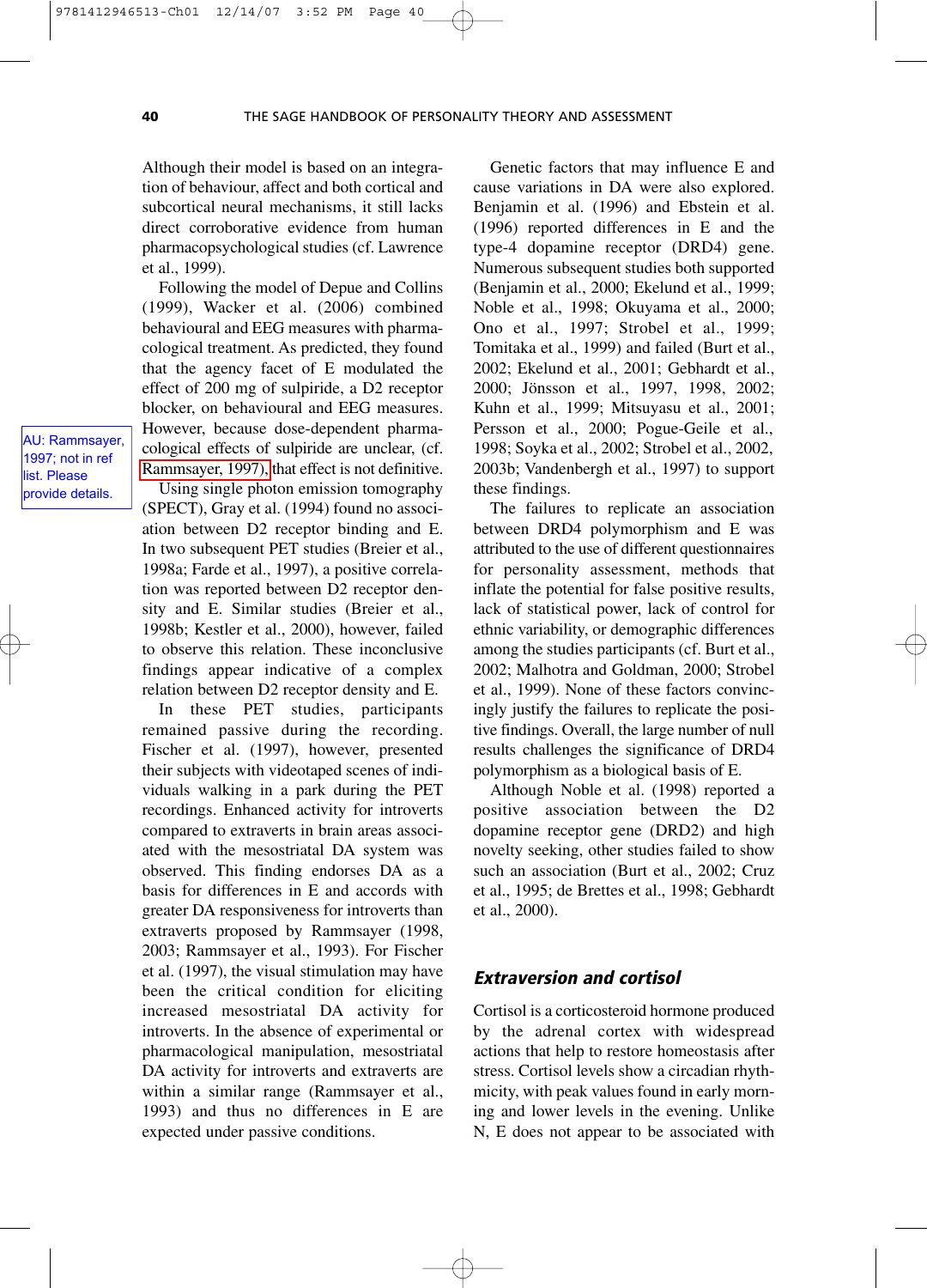PSYCHOPHYSIOLOGICAL AND BIOCHEMICAL CORRELATES OF PERSONALITY **41**

AU: Munafo et al 2006: a or b?

variability in early morning salivary cortisol levels (Munafò et al., 2006). There is also no evidence for a relationship between E and circadian cortisol rhythm or basal and stimulated free cortisol concentrations (Roy, 1996; Schommer et al., 1999; Zobel et al., 2004). However, a significant correlation between E and plasma levels of cortisol in the early afternoon was recently reported (LeBlanc and Ducharme, 2005).

# **PSYCHOPHYSIOLOGICAL AND BIOCHEMICAL CORRELATES OF NEUROTICISM**

In personality classification schemas, such as the Eysenck Personality Questionnaire (Eysenck and Eysenck, 1991) or the NEO-PI (Costa and McCrae, 1992), N is an emotional stability–instability dimension that assesses differences in mood swings, negative affect, worry and tension. N is an important predictor of stress management, interpersonal effectiveness, and the development of clinical disorders involving anxiety, depression and hostility (Zuckerman, 2005). Accordingly, N was the focus of intensive investigation with psychophysiological procedures and biochemical assays.

Many of the early psychophysiological studies that examined differences in E also examined differences in N. However, significant effects for N were seldom reported in studies where simple physical stimulation was the principal variable manipulated (Fahrenberg, 1987). Psychophysiological methods that record electrodermal, cardiac and electrocortical activity are especially sensitive to changes in stimulus intensity. The dearth of psychophysiological effects of physical stimulation for N suggests that sensitivity to stimulation is not a determinant of differences in N. This view is endorsed by the paucity of evidence linking N to differences in sensory thresholds, pain thresholds or noise thresholds, and the psychological reports of those processes.

The vulnerability of N to negative valence stimulation and to stress (notably social stress such as ego threat) that was frequently demonstrated was confirmed with both psychophysiological methods and with biochemical assays.

#### **Neuroticism and the EEG**

In a 1981 review that spanned 45 years of research, Gale cited 29 EEG investigations of personality that assessed the relation of EEG indices to E. Overall, the conditions under which the recordings were made were benign. They were better suited to examine the psychophysiological bases of differences in attention and arousal that characterise E than hypotheses linking N to differences emanating from limbic activity. None of the studies cited in that review reported significant associations with N. Subsequent studies using improved technology to derive absolute indices of EEG power reported the same null effects for N (Matthews and Amelang, 1993; O'Gorman and Lloyd, 1987). However, Ivashenko et al. (1999) did associate higher N with greater beta activity in right temporal areas.

Stenberg (1992) manipulated affective demands with conditions involving neutral, pleasant and unpleasant imagery and examined absolute indices of EEG activity for individuals differing in N. Higher anxiety scorers (i.e. high N and low E) exhibited greater theta activity at right frontal sites than lower anxiety scorers across all conditions, an effect indicative of higher overall emotionality. The high anxiety group also exhibited greater beta activity in the temporal region during the unpleasant imagery condition. Similar effects were observed in a study that manipulated arousal level by engaging participants in a mental arithmetic task that is known to pose an ego threat (Knyazev, 2002). Higher N was characterized by higher beta and gamma activity in frontal regions, and lower delta and theta activity in temporal, parietal and left frontal areas.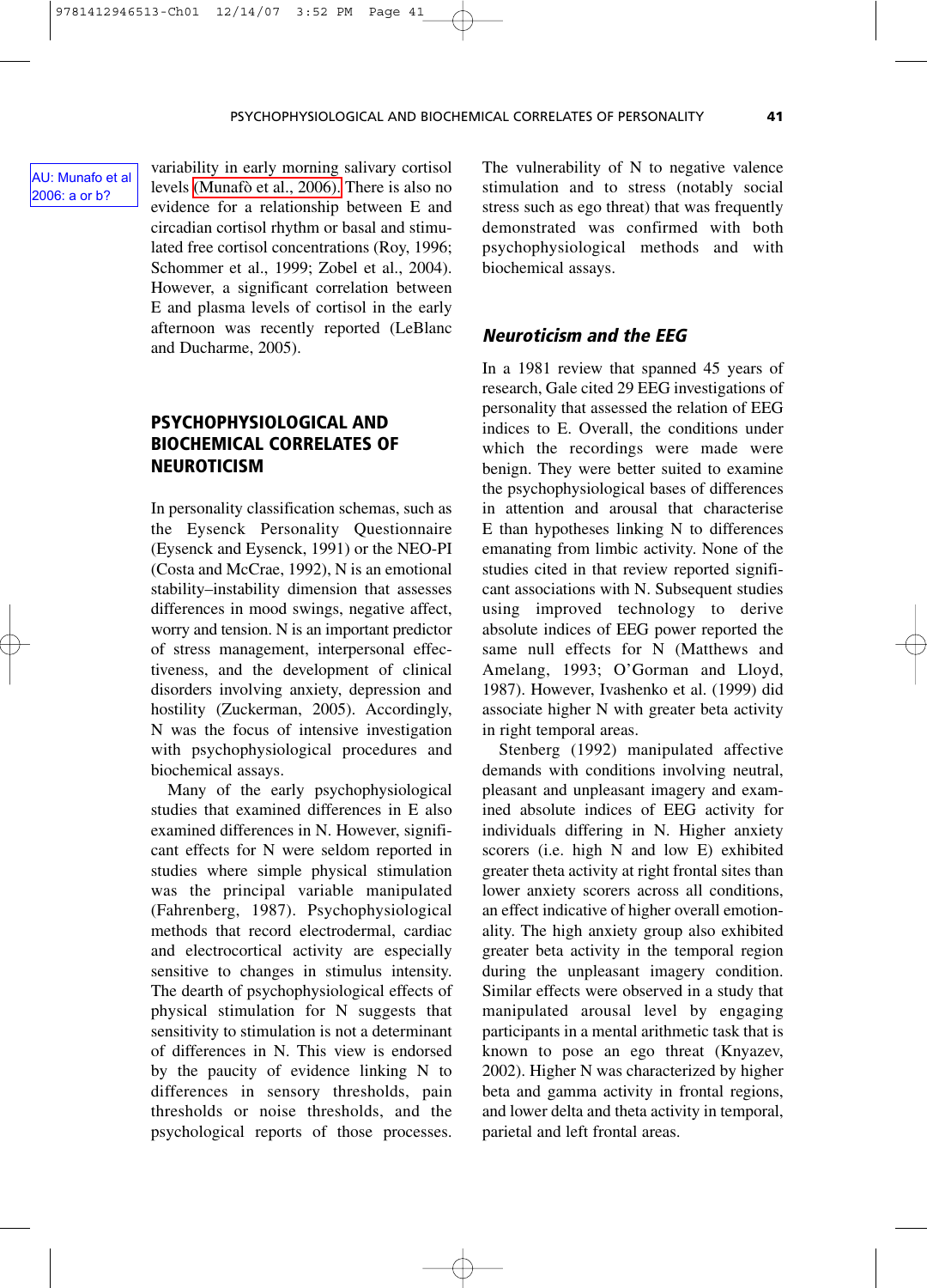Several authors explored the relationship between EEG asymmetry measures and N scales. Asymmetry measures are obtained by subtracting left hemisphere EEG power from right hemisphere EEG power. In the main, this work stemmed from research on emotion by Davidson (1993) and colleagues. In their schema, greater left frontal EEG asymmetry is implicated in the experience of positive affect and right frontal EEG asymmetry is implicated in the experience of negative affect. Given the association of N with negative affect, higher N may be characterized by greater right frontal asymmetry. Some support for this hypothesis was reported by Schmidt (1999) who observed greater relative right frontal EEG activity for individuals who scored higher on a shyness scale. EEG activity recorded under resting conditions observed that higher N was also associated with greater relative right posterior activity (Schmidtke and Heller, 2004) and with greater mid-frontal asymmetry variability (Minnix and Kline, 2004).

# **Neuroticism and dopamine**

Because high N scores are indicative of emotional liability, vulnerability to stress, or proneness to anxiety (e.g. Bolger and Schilling, 1991), N can be viewed as a security measurement of potentially threatening environmental stimuli (Lee et al., 2005). Brain DA is involved in monitoring activities and also in cognitive and attentional processes (e.g. Saint-Cyr, 2003). From this perspective, high N may be characterized by higher levels of brain DA activity that enable more sensitive or intense reactions to perceived stressors.

Preliminary evidence does suggest a functional relationship between the DA neurotransmitter system and N-related personality traits (i.e., detached or avoidant behaviour). For example, subjects with the D2 receptor gene haplotype 1 exhibit a more neurotic and immature defence style compared with those without haplotype 1 (Comings et al., 1995). Two PET studies

(Breier et al., 1998; Farde et al., 1997) revealed a negative association between D2 receptor density and individual detachment scores. Another study, using SPECT, yielded a positive correlation between striatal D<sub>2</sub> receptor density and N (Lee et al., 2005). Similarly, Kestler et al. (2000) reported that the depression facet of NEO-PI N was associated with striatal DA receptor density measured by PET. However, Gray et al. (1994) failed to observe an association between N and D2 receptor binding in the basal ganglia. Additional support for the involvement of D2 receptor mechanisms in N is provided by a molecular genetic study where an association between a DRD2 promoter variant and measures of detachment and lack of assertiveness was reported (Jönsson et al., 2003).

# **Neuroticism and serotonin**

N is an important liability factor for the development of anxiety and depressive disorders (e.g. Kendler et al., 1993). Because serotonin specific reuptake inhibitors are effective in the treatment of depression, neuronal mechanisms involved in pre-synaptic serotonin reuptake may be implicated in N. Serotonergic activity in the brain, which is involved in many affective disorders (Graeff et al., 1996), is mediated by the serotonin transporter gene (5-HTT). The principal function of 5-HTT is to remove serotonin from the synaptic cleft by returning it to the pre-synaptic neuron where the neurotransmitter can be stored for later re-release. 5-HTT expression is particularly abundant in cortical and limbic areas engaged in modulation of emotional aspects of behaviour (Westenberger et al., 1996). In humans, two common alleles, the short and long alleles, in a variable repeat sequence of the promoter region of 5-HTT were linked to N (e.g. Lesch et al., 1996; Sen et al., 2004b). N also mediated the association between 5-HTT polymorphism and lifetime major depression (Munafò et al., 2006). Analysis of genotype–phenotype

AU: Breier et al 1998: a or b?

> AU: Jonsson et al 2003: not in reference list. Please give details.

AU: Munafo et al (2006): a or b?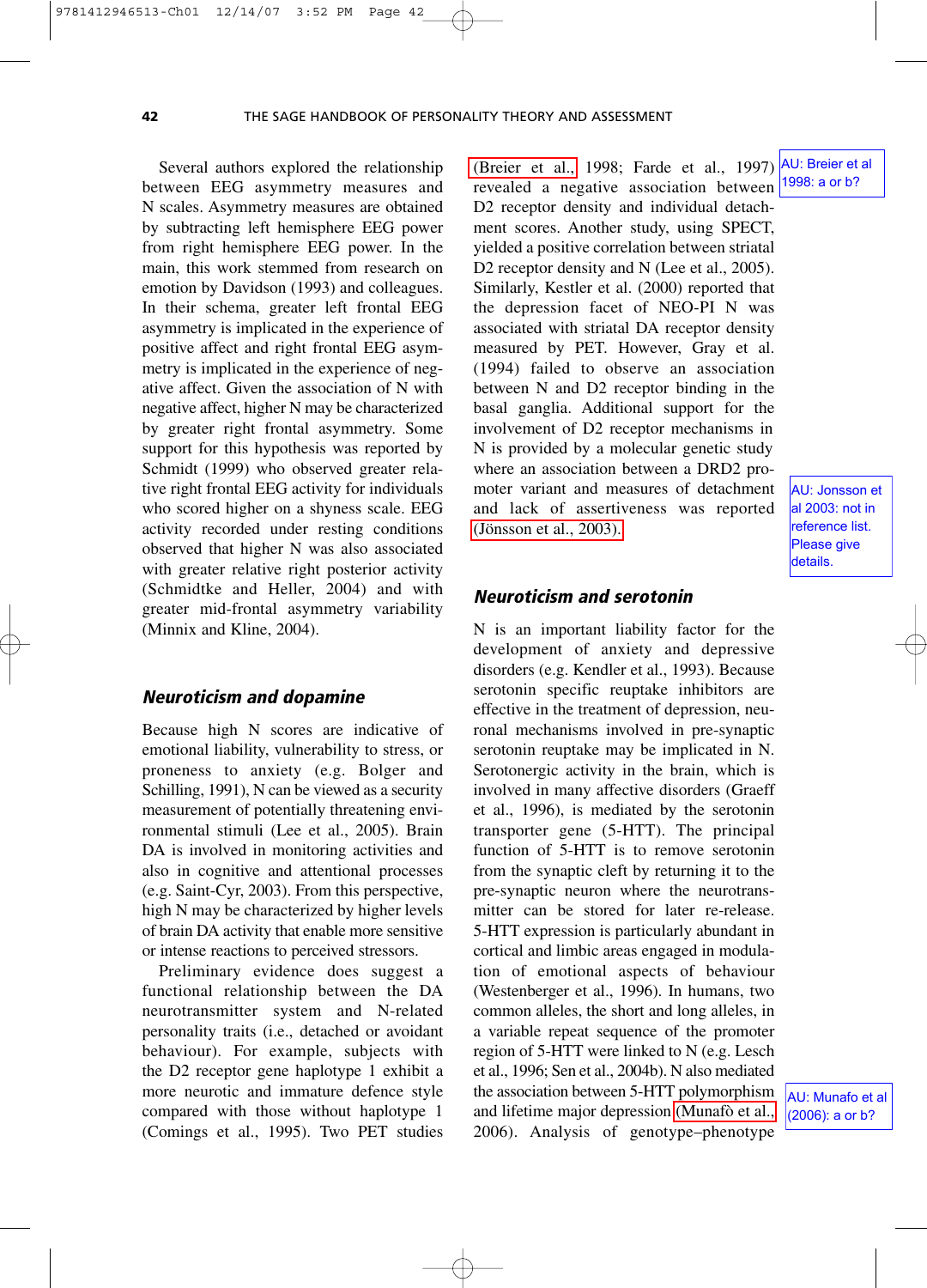relations in healthy volunteers by means of imaging-genomics studies (Hariri and Weinberger, 2003) endorse an association between 5-HTT polymorphism and N; that is, increased responses of the amygdala as a function of the short allele in the linked promoter region of the 5-HTT (Hariri et al., 2005).

9781412946513-Ch01

Numerous studies failed to confirm an association between 5-HTT polymorphism and N (e.g. Ball et al., 1997; Deary et al., 1999; Ebstein et al., 1997; Flory et al., 1999; Jorm et al., 1998; Mazzanti et al., 1998; Willis-Owen et al., 2005). Several possible explanations for these inconsistent results were proposed, namely a small sample size, different methods of personality assessment and phenotype ascertainment, or population stratification. Attempts to circumvent these methodological constraints, however, also failed to form a consensus. Five meta-analyses were also inconclusive (Munafò et al., 2005; Munafò et al., 2004; Munafò et al., 2003; Schinka et al., 2004; Sen et al., 2004a)

Animal research on the serotonin receptor subtype  $5-HT<sub>1A</sub>$  provides converging evidence for serotonin as a biochemical correlate of N. Anxiety is more pronounced in mice lacking  $5-HT<sub>1A</sub>$  receptors than controls (Parks et al., 1998; Ramboz et al., 1998). Further,  $5-HT<sub>1A</sub>$ receptor agonists were effective in the treatment of anxiety (e.g. Sramek et al., 1997). A negative correlation between the anxiety facet of the NEO PI-N scale and cortical  $5-HT<sub>1A</sub>$  receptor binding potential was also observed in a PET study of healthy volunteers (Tauscher et al., 2001); that is, high N is characterized by lower  $5-HT<sub>1A</sub>$  receptor density. An association between HTR1A-1019 polymorphism and the NEO-PI-R N (Strobel et al., 2003a) also endorses a relation between allelic variation in the  $5-HT<sub>1A</sub>$ receptor and the expression of the anxiety and depression aspects of N.

### **Neuroticism and cortisol**

The hypothalamic–pituitary–adrenal (HPA) axis is a major part of the neuroendocrine system that controls reactions to stress and regulates mood. HPA dysregulation, as indicated by excess cortisol response after HPA stimulation, was identified as an indicator of depression (Pariante and Miller, 2001; Plotsky et al., 1998). Given that N is a powerful predictor of depression, an association between N and HPA dysregulation is plausible. Both N and HPA dysregulation operate as risk and vulnerability factors for depression (Holsboer, 2000). High N and HPA dysregulation are indicative of less effective coping with stress, critical life events, and psychological challenges. Several studies explored the relationship between these N and HPA.

McCleery and Goodwin (2001) were the first to demonstrate differences in HPA regulation as a function of N. Specifically, low N exhibited a stronger cortisol response than high N. This effect may be indicative of a down-regulated HPA axis for high N to prevent harmful over-activation. Subsequently, Zobel et al. (2004) observed the reverse pattern of cortisol response; that is, stronger cortisol responses were positively associated with N. Zobel et al. (2004) suggested that HPA dysregulation may provide a biochemical basis for N and depressive temperament. Higher cortisol levels for high N individuals without a previous history of depression (e.g. Bridges and Jones, 1968; Portella et al., 2005) provides additional evidence that high N is associated with altered HPA regulation. Overall, however, the relationship between N and HPA is not resolved.

# **PSYCHOPHYSIOLOGICAL AND BIOCHEMICAL CORRELATES OF IMPULSIVE SENSATION SEEKING**

Research on impulsiveness is a challenge because it is a complex construct with multiple meanings. In the Eysenck three factor model, all three factors, E, N and P, relate to some aspects of impulsiveness: venturesomeness is a feature of E, while narrow impulsiveness is a feature of P and N (Eysenck, 2004).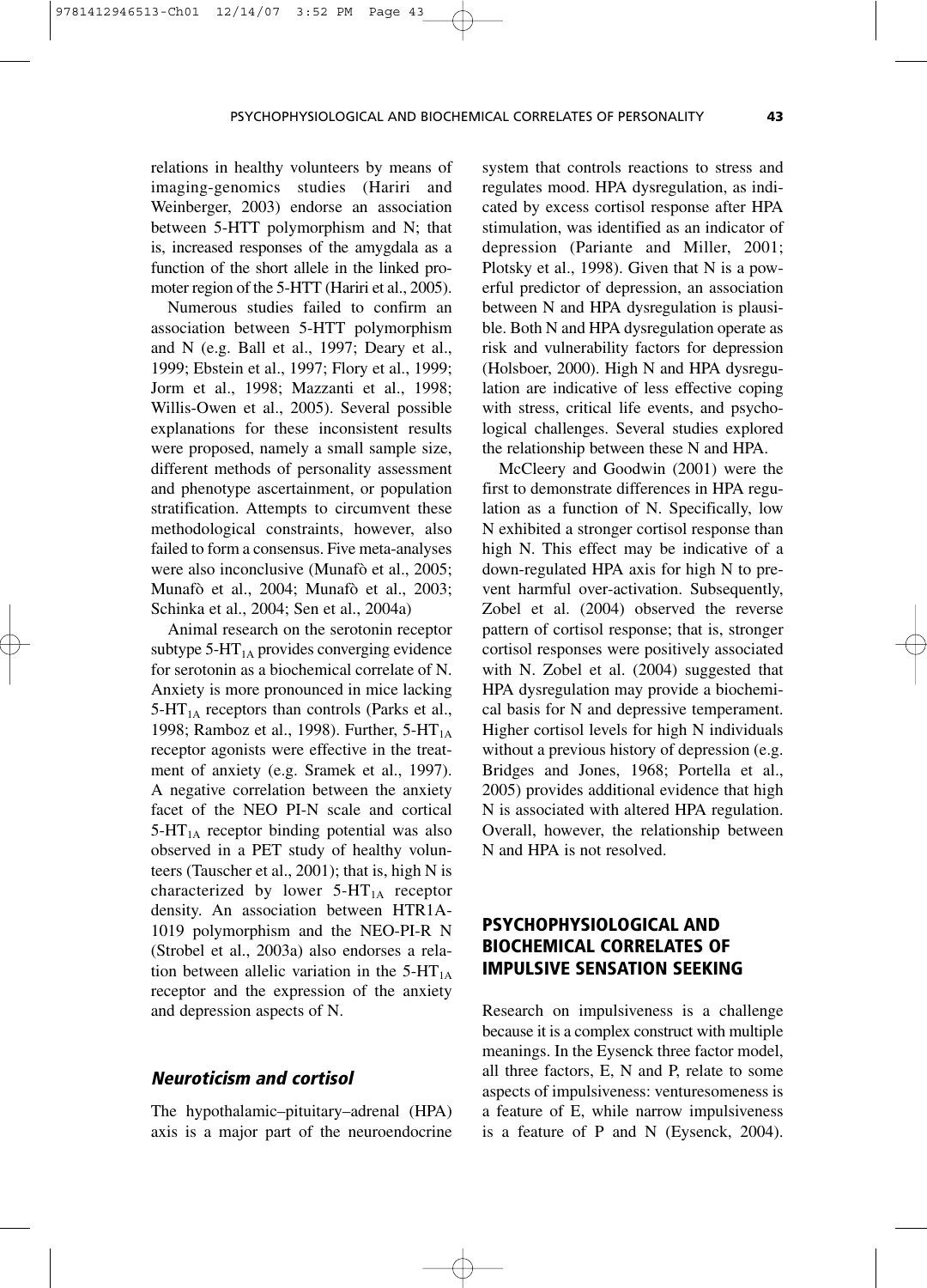P also features prominently on an SS factor that is appropriately termed impulsive unsocialized sensation seeking (ImpSS) (Zuckerman et al., 1988). There is a substantial psychophysiological literature that explores individual differences in SS and the biochemical analysis of individual differences in ImpSS has flourished in recent years.

# **Psychophysiology of sensation seeking**

From the psychophysiological literature, three conclusions can be drawn. First, there is little evidence of individual differences in base level of arousal between high and low scorers in SS using measures of skin conductance level, EEG desynchronization, or resting heart rate (Stelmack and Geen, 1992). These null effects negate the proposal that high SS is characterized by low tonic arousal (Zuckerman, 1979).

Second, there is good evidence that high SS scorers react more intensely to stimulation than low SS scorers under some conditions. High SS scorers exhibit larger skin conductance responses than low SS scorers to novel stimulus items that are relevant to the SS scale (SSS; Zuckerman, 1979), for example pictures of hang-gliding, marijuana smoking, mountain climbing, and sexual and violent stimuli (e.g. Smith et al., 1986). In general, these effects provide good support for the construct validity of the SSS, but provide little insight into the biological bases of SS.

Third, there are reliable individual differences in SS, accounting for about 10% of variation, that are observed in an augmentingreducing paradigm with visual ERP changes to increases in the intensity of light flashes. Individuals with high scores on the disinhibition subscale of the SSS exhibit an increase in amplitude of an ERP wave (P1, N1) that develops at about 100 ms following stimulation. Low sensation seekers exhibit a decrease in amplitude with an increase in intensity of the light flashes whereas high sensation seekers exhibit an increase in response amplitude (Buchsbaum, 1971; Lukas, 1987). More recent evidence from carefully executed studies endorses this view (e.g. Brocke et al., 1999).

The augmenting-reducing effect was considered as evidence supporting the view that high SS is characterized by lower tonic arousal, and that stimulation is amplified, or simple physical stimulation is experienced more intensely than in low SS scorers, in order to raise arousal to an optimal level (Zuckerman, 1979). Alternatively, in the absence of evidence indicative of differences in base levels of arousal, it can be argued that augmenting-reducing is an intensity effect in which high SS scorers are less sensitive to stimulation than low SS scorers and that low SS scorers initiate inhibitory, protective mechanisms in response to high intensity stimulation that result in smaller responses, (Smith et al, 1989). Coincidentally, it has been shown that a high ImpSS is characterized by greater pain tolerance, greater E, less hypochondriasis, higher absolute sensory thresholds (Goldman et al., 1983; Kohn et al., 1982) and smaller P3 amplitude to negative valence emotional stimuli (De Pascalis et al., 2004). This suggests that high SS scorers may engage in intense stimulating activities, not to achieve an optimum level of arousal, but because they can endure intense stimulation.

## **Impulsive sensation seeking and dopamine**

Zuckerman (1994) proposed the construct of impulsive unsocialized sensation seeking (ImpSS) as an independent trait of personality, with Eysenck's P scale as its strongest marker (Zuckerman et al., 1988). According to Eysenck and Eysenck (1976), a continuum can be drawn from normal through psychopathic behaviour to psychotic states. In this view, the biological basis of P is continuous for healthy individuals and psychotic patients. Increased DA activity is a prominent hypothesis in neurochemical theories of schizophrenia (cf. Davis et al., 1991).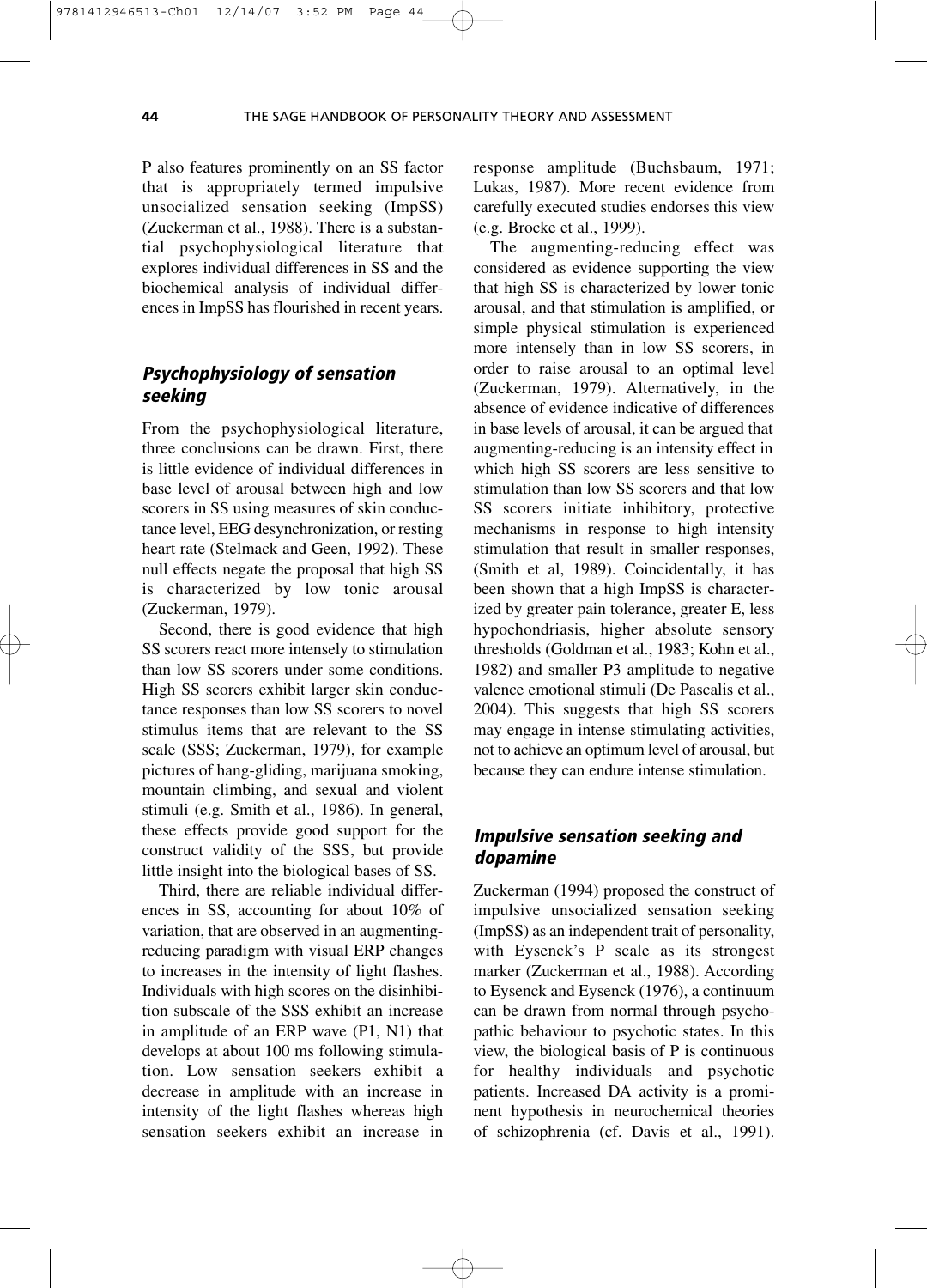DA activity can also be expected to vary with P or ImpSS (Pickering and Gray, 2001; Zuckerman, 2005). Overall, there is good evidence associating DA activity and P

9781412946513-Ch01 12

Although it is premature to determine whether E is more strongly related to brain DA than P/ImpSS, there are a number of DA mediated effects related to P or psychosis proneness rather than to E, e.g. latent inhibition (e.g. Gibbon and Rammsayer, 1999; Lubow and Gewirtz, 1995), negative priming (e.g. Beech and Claridge, 1987; Swerdlow et al., 1995), and pre-pulse inhibition (e.g. Kumari et al. 1997; Simons and Giardina, 1992).

Netter and Rammsayer (1991) administered the DA antagonist haloperidol and the DA precursor L-dopa to normal subjects and tested them on a reaction time task. While high SS scorers tended to feel more relaxed and perform better after haloperidol, low SS scorers performed better after L-dopa, effects indicative of more responsive DA activity in high ImpSS scorers (Zuckerman, 1993). A negative relationship between P and D2 receptor binding in the basal ganglia was reported in a PET study by Gray et al. (1994). Because an increase in DA activity results in down-regulation of post-synaptic receptors, as indicated by a decrease in number of receptors or post-synaptic receptor sensitivity (Creese et al., 1977), the association between P and D2 binding is indicative of increased DA activity for P. Initially, this conclusion appears congruent with the hypothesis of increased brain DA in schizophrenia. However, DA hypothesis of schizophrenia predicts enhanced activity in the mesolimbocortical DA, whereas the Gray et al. (1994) finding referred to the functionally independent mesostriatal DA.

# **Impulsive sensation seeking and cortisol**

An early study by Ballenger et al. (1983) reported that SS was characterized by low levels of free cortisol. Subsequent studies

measuring cortisol baseline levels (Gerra et al., 1999) and cortisol response values (Gerra et al., 1998) failed to observe that negative relationship to ImpSS. More recently, a reliable inverse relation between cortisol and SS was reported for male, but not for female college students (Rosenblitt et al., 2001).

#### **SUMMARY AND CONCLUSIONS**

Overall, there was good progress in focusing the fundamental facts of the psychophysiological and biochemical correlates of personality. The greater sensory reactivity of introverts than extraverts to simple sensory stimulation observed with a wide range of psychophysical and psychophysiological procedures is well established. There is also good progress in demonstrating differences in motor expression between introverts and extraverts with psychophysiological procedures. The faster movement time for extraverts on simple response time tasks, and the absence of P3 latency effects (an index of stimulus processing speed) does point to the involvement of peripheral and or/cortical motor processes as relevant determinants of individual differences in E rather than central cortical mechanisms that are involved in sensory discrimination or stimulus evaluation. The application of lateralized readiness potentials is a promising procedure for articulating the sensory and motor effects.

Biochemical analysis of the DA system, which is involved in the neuroregulation of sensory input and motor output, is proposed as a biochemical determinant of individual differences in E (Rammsayer, 2004). Although biochemical analyses revealed that DA turnover is the same in introverts and extraverts (Rammsayer et al., 1993), there is good evidence from different procedures for E differences in responsiveness to deviations from the physiological level of DA activity in the brain, with introverts more susceptible to changes in D2 receptor activity than extraverts.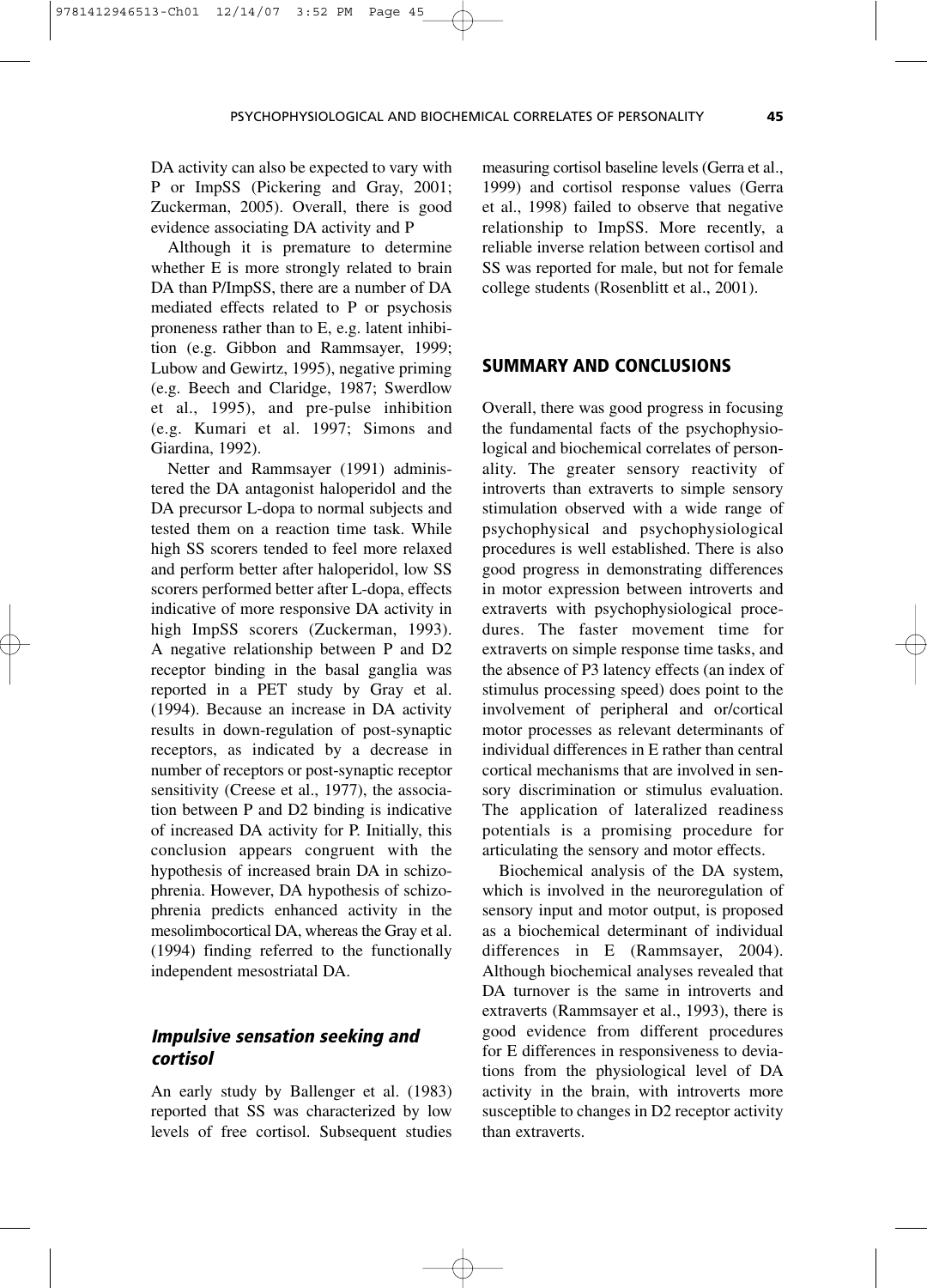The disappointing outcome of early psychophysiological research on N, using simple physical stimulation, has yielded more promising results with some EEG procedures. Although the effect is not conclusively established, the association of higher N with greater right frontal EEG activity was observed in several reports, notably under negative affect conditions.

Biochemical analyses of individual differences in N are equivocal. There is some evidence linking N and D2 receptor mechanisms, but this evidence is piecemeal. Analyses of the serotonergic system are inconclusive. Although there is good evidence relating depression to HPA dysfunction (as indexed by excess cortisol response following HPA stimulation) and although N is an important predictor of depression, no firm association betweeen N and HPA dysfunction is established.

With respect to ImpSS, psychophysiological research indicates: (1) no reliable individual differences in tonic levels of physiological activity, (2) greater response to highly novel, exciting, or disturbing stimuli for higher SS, and (3) larger response (greater tolerance?) to higher intensity physical stimulation for higher SS. Although far from conclusive, there is increasing evidence relating P/ImpSS to increased or more reactive DA activity.

The review of psychophysiological and neurochemical research presented in this chapter aimed to focus the biological basis of personality and individual differences. The arousal construct was central to the early examination of personality from a physiological perspective. A distillation of that work is incorporated in this review. Over the past four decades, the neurosciences provided new findings, constructs, and models in an attempt to improve our understanding of the biological determinants of behaviour and individual differences, often without integration of previous effects that were reported. As Matthews and Gilliland (1999) suggested, this scenario may have lead, unintentionally, to an oversimplification of a number of

neurophysiological processes. Both these considerations could contribute to the inconsistency of effects noted in this review. Clearly, future research must make an effort to exploit reliable effects and to incorporate them in a paradigm of personality that leads to a meaningful appreciation of how neural processes, neurotransmitters, and hormones contribute to individual differences in personality.

## **REFERENCES**

- Amalric, M., Berhow, M., Polis, I. and Koob, G.F. (1993) 'Selective effects of low-dose D2 dopamine receptor antagonism in a reactiontime task in rats', *Neuropsychopharmacology*, 8: 195–200.
- Ball, D., Hill, L., Freeman, B., Eley, T.C., Strelau, J., Riemann, R., Spinath, F.M., Angleitner, A. and Plomin, R. (1997) 'The serotonin transporter gene and peer-rated neuroticism', *NeuroReport*, 8: 1301–4.
- Ballenger, J.C., Post, R.M., Jimerson, D.C., Lake, C.R., Murphy, D.L., Zuckerman, M. and Cronin, C. (1983) 'Biochemical correlates of personality traits in normals: An exploratory study', *Personality and Individual Differences*, 4: 615–25.
- Barnes, G. (1975) 'Extraversion and pain', *British Journal of Social and Clinical Psychology*, 14: 303–8.
- Beech, A. and Claridge, G. (1987) 'Individual differences in negative priming: Relations with schizotypal personality traits', *British Journal of Psychology*, 78: 349–56.
- Benjamin, J., Li, L., Patterson, C., Greenberg, B.D., Murphy, D.L. and Hamer, D.H. (1996) 'Population and familial association between the D4 dopamine receptor gene and measures of novelty seeking', *Nature Genetics*, 12: 81–4.
- Benjamin, J., Osher, Y., Kotler, M., Gritsenko, I., Nemanov, L., Belmaker, R.H. and Ebstein, R.P. (2000) 'Association between tridimensional personality questionnaire (TPQ) and three functional polymorphisms: dopamine receptor D4 (DRD4), serotonin transporter promoter region (5-HTTLPR) and catechol O-methyltransferase (COMT)', *Molecular Psychiatry*, 5: 96–100.

AU: Please give issue nos for all journal references.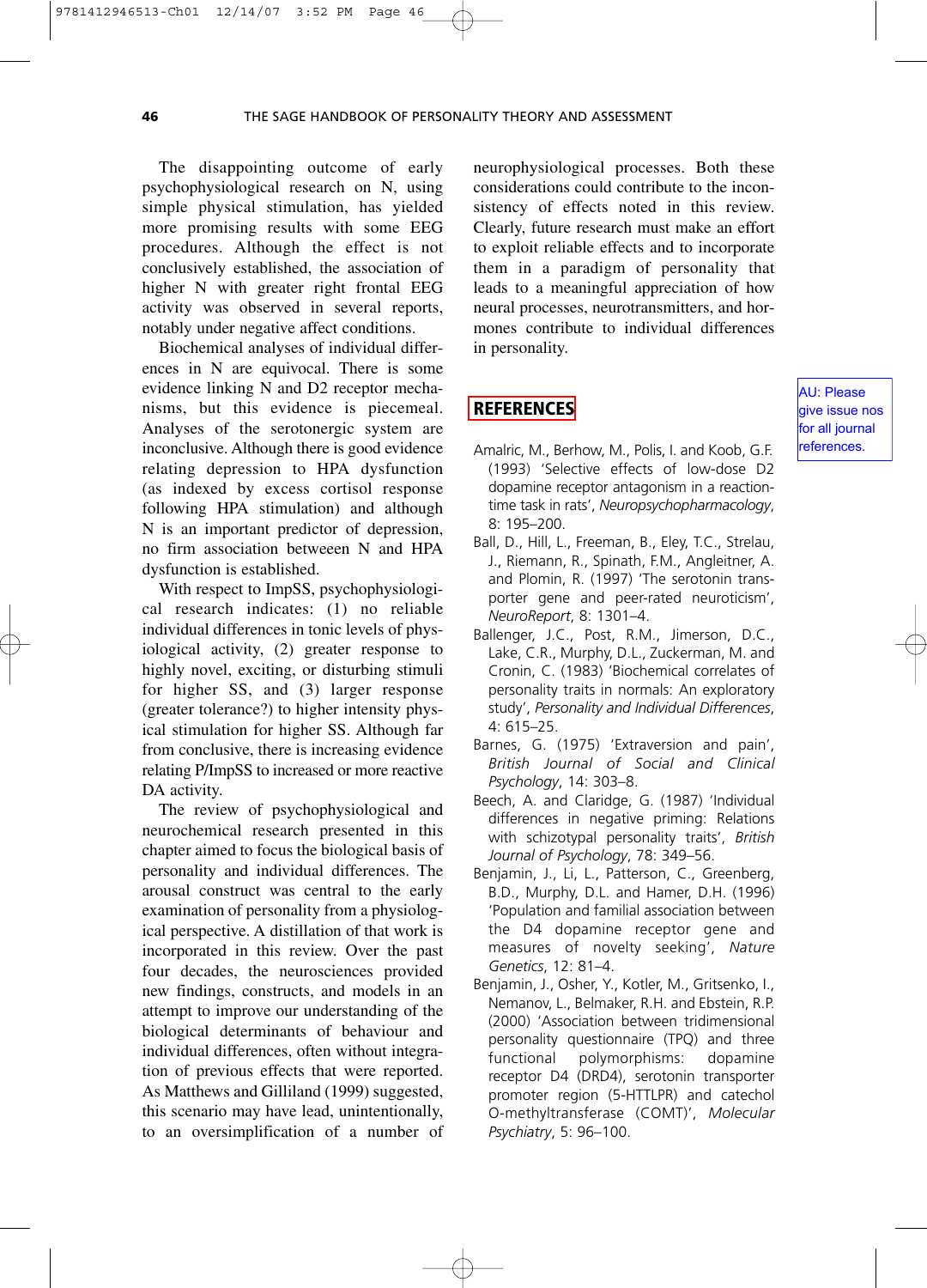#### PSYCHOPHYSIOLOGICAL AND BIOCHEMICAL CORRELATES OF PERSONALITY **47**

- Björklund, A. and Lindvall, O. (1986) 'Catecholaminergic brain stem regulatory systems', in American Physiological Society (ed.), *Handbook of Physiology. Section 1. The Nervous System. Vol. IV. Intrinsic Regulatory Systems of the Brain*. Bethesda: American Physiological Society. pp. 155–235.
- Bolger, N. and Schilling, E.A. (1991) 'Personality and the problems of everyday life: The role of neuroticism in exposure and reactivity to daily stressors', *Journal of Personality*, 59: 355–86.
- Brebner, J. and Flavell, R. (1978) 'The effect of catch-trials on speed and accuracy among introverts and extraverts in a simple RT task', *British Journal of Psychology*, 69: 9–15.
- Breier, A., Adler, C.M., Weisenfeld, N., Su, T.P., Elman, I., Picken, L., Malhotra, A. K. and Pickar, D. (1998b) 'Effects of NMDA antagonism on striatal dopamine release in healthy subjects: application of a novel PET approach', *Synapse*, 29: 142–7.
- Breier, A., Kestler, L., Adler, C., Elman, I., Wiesenfeld, N., Malhotra, A. and Pickar, D. (1998a) 'Dopamine D2 receptor density and personal detachment in healthy subjects', *American Journal of Psychiatry*, 155: 1440–2.
- Bridges, P.K. and Jones, M.T. (1968) 'Relationship of personality and physique to plasma cortisol levels in response to anxiety', *Journal of Neurology, Neurosurgery, and Psychiatry*, 31: 57–60.
- Brocke, B., Beauducel, A. and Tasche, K.G. (1999) 'Biopsychological bases and behavioral correlates of sensation seeking: contributions to a multilevel validation', *Personality and Individual Differences*, 26: 1103–23.
- Brocke, B., Tasche, K.G. and Beauducel, A. (1996) 'Biopsychological foundations of extraversion: differential effort reactivity and the differential P300 effect', *Personality and Individual Differences*, 21: 727–38.
- Brocke, B., Tasche, K.G. and Beauducel, A. (1997) 'Biopsychological foundations of extraversion: differential effort reactivity and state control', *Personality and Individual Differences*, 22: 447–58.
- Bruneau, W., Roux, S., Perse, J. and Lelord, G. (1984) 'Frontal evoked responses, stimulus intensity control, and the extraversion dimension', *Annals of the New York Academy of Sciences*, 425: 546–50.
- Buchsbaum, M. (1971) 'Neural events and the psychophysical law', *Science*, 172: 502.
- Bullock, W.A. and Gilliland, K. (1993) 'Eysenck's arousal theory of introversionextraversion: A converging measures investigation', *Journal of Personality and Social Psychology*, 64: 113–23.
- Burt, S.A., McGue, M., Iacono, W., Comings, D. and MacMurray, J. (2002) 'An examination of the association between DRD4 and DRD2 polymorphisms and personality traits', *Personality and Individual Differences*, 33: 849–59.
- Cahill, J.M. and Polich, J. (1992) 'P300, probability and introverted/extroverted personality types', *Biological Psychology*, 33: 23–35.
- Campbell, J.B. and Hawley, C.W. (1982) 'Study habits and Eysenck's theory of extraversionintroversion', *Journal of Research in Personality*, 16: 139–46.
- Campbell, K.B. and Bartoli, E.A. (1986) 'Human auditory evoked potentials during sleep: The early components', *Electroencephalography and Clinical Neurophysiology*, 65: 142–9.
- Carlsson, M. and Carlsson, A. (1990) 'Schizophrenia: A subcortical neurotransmitter imbalance syndrome?', *Schizophrenia Bulletin*, 16: 425–32.
- Cassano, G.B., Castrogiovanni, P., Conti, I. and Bonollo, I. (1975) 'Sulpiride versus haloperidol <mark>text. Please add a</mark> in schizophrenia: A double blind comparative citation or remove. trial', *Current Therapeutic Research*, 17: 189–201.
- Chiappa, K.H. (1990) *Evoked Potentials in Clinical Medicine*. Philadelphia: Lippincot-Raven.
- Cohen, J.D. and Servan-Schreiber, D. (1992) 'Context, cortex, and dopamine: A connectionist approach to behavior and biology in schizophrenia', *Psychological Review*, 99: 45–77.
- Coles, M.G.H. (1989) 'Modern mind-brain reading: Psychophysiology, physiology, and cognition', *Psychophysiology*, 26: 251–69.
- Comings, D.E., MacMurray, J., Johnson, P., Dietz, G. and Muhleman, D. (1995) 'Dopamine D2 receptor gene (DRD2) haplotypes and the defense style questionnaire in substance abuse, Tourette syndrome, and controls', *Biological Psychiatry*, 37: 798–805.
- Connolly, J.F., Aubry, K., McGillivary, N. and Scott D.W. (1989) 'Human brainstem evoked responses fail to provide evidence of efferent modulation of auditory input during attentional tasks', *Psychophysiology*, 26: 292–303.

AU: Cassano et al (1975) not cited in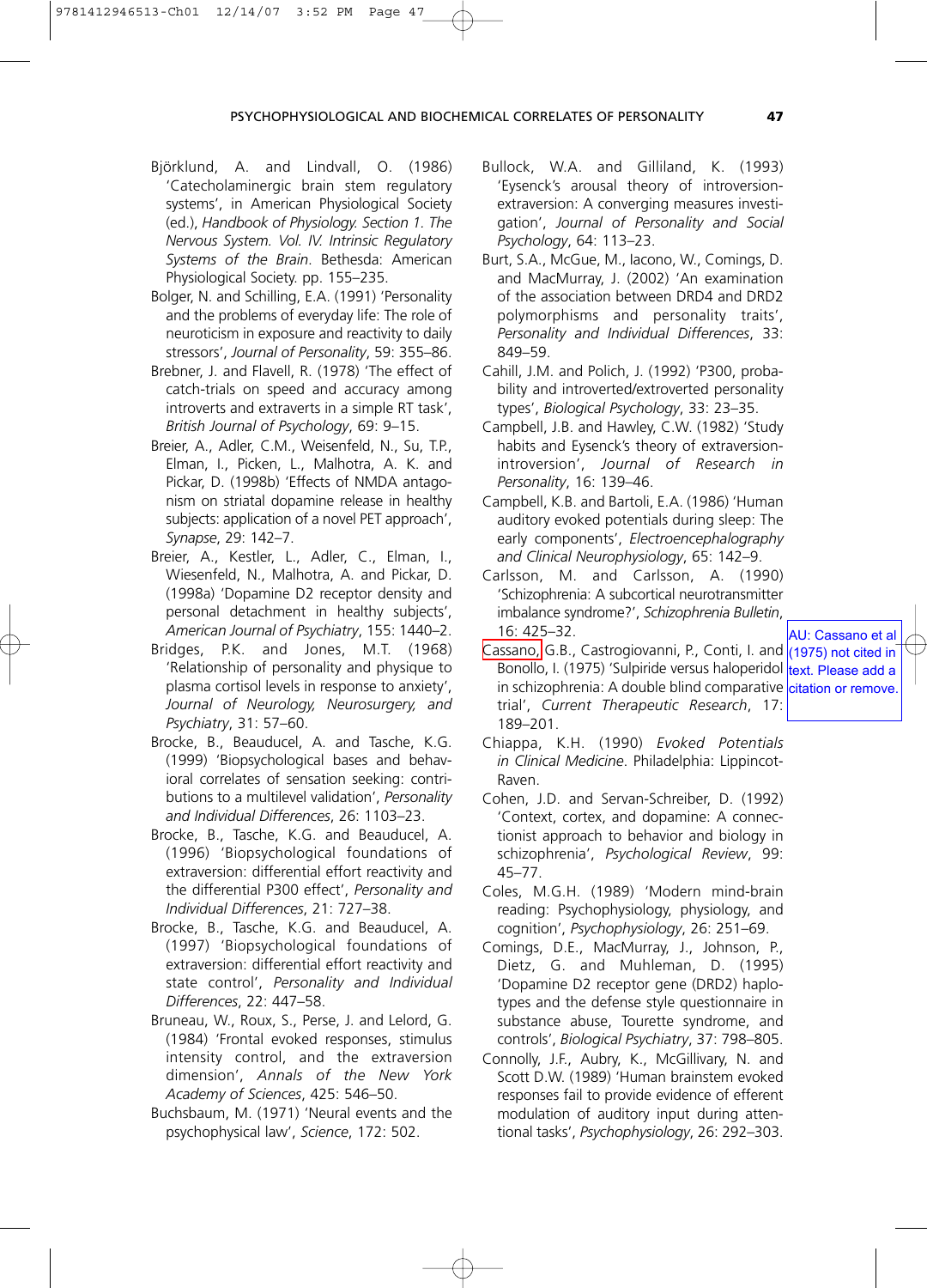- Costa, P.T. Jr. and McCrae, R.R. (1992) *Revised NEO Personality Inventory and NEO Five-Factor Inventory*. Odessa: Psychological Assessment Resources.
- Cox-Fuenzalida, L. and Gilliland, K. (2001) 'Congruency of the relationship between extraversion and the brainstem auditory evoked response based on the EPI versus the EPQ', *Journal of Research in Personality*, 35: 117–26.
- Creese, I., Burt, D.R. and Snyder, S.H. (1977) 'Dopamine receptor binding enhancement accompanies lesion-induced behavioral supersensitivity', *Science*, 197: 596–8.
- Cruz, C., Camarena, B., Mejia, J.M., Paez, F., Eroza, V. and Ramon de la Fuente, J. (1995) 'The dopamine D2 receptor gene *TaqI* A1 polymorphism and alcoholism in a Mexican population', *Archives of Medical Research*, 26: 421–6.
- Daruna, J.H., Karrer, R. and Rosen, A.J. (1985) 'Introversion, attention and the late positive component of event-related potentials', *Biological Psychology*, 20: 249–59.
- Davidson, R.J. (1993) 'The neuropsychology of emotion and affective style', in M. Lewis and J.M Haviland (eds), *Handbook of Emotion*. New York: Guilford Press. pp. 143–154.
- Davidson, R.J. and Fox, N.A. (1982) 'Asymmetrical brain activity discriminates between positive and negative affective stimuli in infants', *Science*, 218: 1235–7.
- Davis, K.L., Kahn, R.S., Ko, G. and Davidson, M. (1991) 'Dopamine in schizophrenia: A review and reconceptualization', *American Journal of Psychiatry*, 148: 1474–86.
- Deary, I.J., Battersby, S., Whiteman, M.C., Connor, J.M., Fowkes, F.G.R. and Harmar, A. (1999) 'Neuroticism and polymorphisms in the serotonin transporter gene', *Psychological Medicine*, 29: 735–9.
- De Brettes, B., Laurent, C., Lepine, J.P., Mallet, J., Puech, A.J. and Berlin, I. (1998) 'The dopamine D2 receptor gene Taq I A polymorphism is not associated with novelty seeking, harm avoidance and reward dependence in healthy subjects', *European Psychiatry*, 13: 427–30.
- De Pascalis, V. (1993) 'Hemispheric asymmetry, personality and temperament', *Personality and Individual Differences*, 14: 825–34.
- De Pascalis,V., Strippoli, E., Riccardi, P. and Vergari, F. (2004) 'Personality, event-related

potential (ERP) and heart rate (HR) in emotional word processing', *Personality and Individual Differences*, 36: 873–91.

- Depue, R.A. and Collins, P.F. (1999) 'Neurobiology of the structure of personality: Dopamine, facilitation of incentive motivation, and extraversion', *Behavioral and Brain Sciences*, 22: 491–569.
- Desmedt, J.E. (1975) 'Physiological studies of the efferent recurrent auditory system', in W.D. Keidel and W.D. Neff (eds), *Handbook* of Sensory Physiology, Vol. 5. Berlin: Springer.
- Ditraglia, G.M. and Polich, J. (1991) 'P300 and introverted/extraverted personality types', *Psychophysiology*, 28, 177–84.
- Dornic, S. and Ekehammar, B. (1990) 'Extraversion, neuroticism, and noise sensitivity', *Personality and Individual Differences*, 11: 989–92.
- Doucet, C. and Stelmack, R.M. (2000) 'An event-related potential analysis of extraversion and individual differences in cognitive processing speed and response execution', *Journal of Personality and Social Psychology*, 78: 956–964.
- Duffy, E. (1962) *Activation and Behavior*. New York: John Wiley & Sons.
- Duffy, E. (1966) 'The nature and development of the concept of activation', in R.N. Haber (ed.), *Current Research in Motivation*. New York: Holt, Rinehart and Winston. pp. 278–82.
- Dunnett, S.B. and Robbins, T.W. (1992) The functional role of the mesotelencephalic dopamine systems. *Biological Review*, 67: 491–518.
- Ebstein, R.P., Gritsenko, I., Nemanov, L., Frisch, A., Osher, Y. and Belmaker, R.H. (1997) 'No association between the serotonin transporter gene regulatory region polymorphism and the Tridimensional Personality Questionnaire (TPQ) temperament of harm avoidance', *Molecular Psychiatry*, 2: 224–6.
- Ebstein, R.P., Novick, O., Umansky, R., Priel, B., Osher, Y., Blaine, D., Bennett, E. R., Nemanov, L., Katz, M. and Belmaker, R.H. (1996) 'Dopamine D4 receptor (DRD4) exon III polymorphism associated with the human personality trait of novelty seeking', *Nature Genetics*, 12: 78–80.
- Ekelund, J., Lichtermann, D., Jarvelin, M. R. and Peltonen, L. (1999) Association between novelty seeking and type 4-dopamine receptor gene in a large Finnish cohort sample. *American Journal of Psychiatry*, 156: 1453–5.

AU: Desmedt (1975): page nos?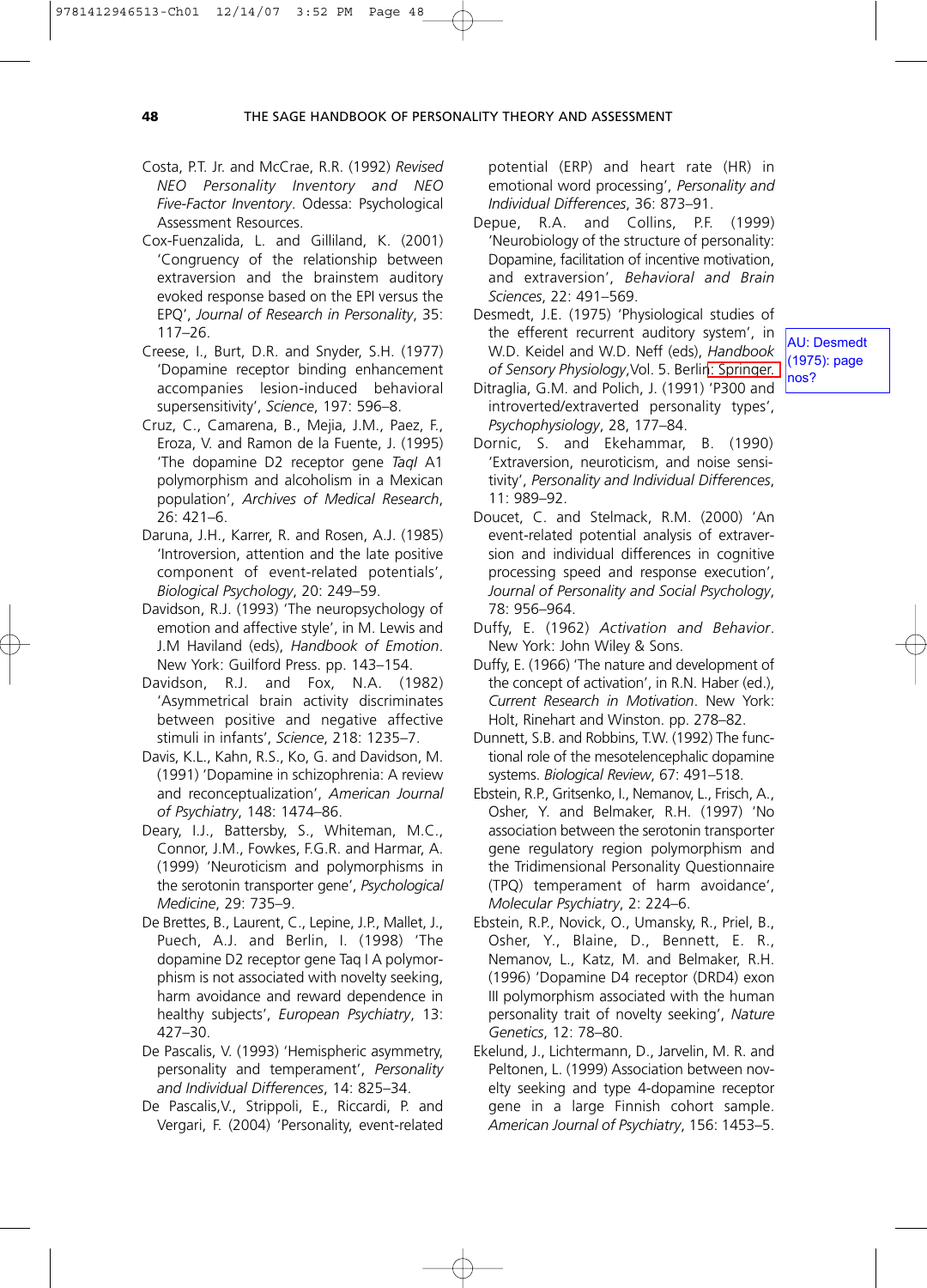- Ekelund, J., Suhonen, J., Järvelin, M.-R., Peltonen, L. and Lichtermann, D. (2001) 'No association of the -521C/T polymorphism in the promoter of DRD4 with novelty seeking', *Molecular Psychiatry*, 6: 618–9.
- Endler, N.S. and Parker, J.D.A. (1990) 'Multidimensional assessment of coping: A critical evaluation', *Journal of Personality and Social Psychology*, 58: 844–54.

Eysenck, H.J. (1952) *The Scientific Study of Personality*. New York: Praeger.

- Eysenck, H.J. (1957) *The Dynamics of Anxiety and Hysteria*. London: Routledge & Kegan Paul.
- Eysenck, H.J. (1967) *The Biological Basis of Personality*. Springfield: Thomas.
- Eysenck, H.J. and Eysenck, S.B.G. (1975) *Manual of the Eysenck Personality Questionnaire*. London: Hodder & Stoughton Educational.
- Eysenck, H.J. and Eysenck, S.B.G. (1976) *Psychoticism as a Dimension of Personality*. New York: Crane, Russak, & Co.
- Eysenck, H J. and Eysenck, S.B.G. (1991) *Manual of the Eysenck Personality Scales*. London: Hodder & Stoughton.
- Eysenck, H.J., Nias, D.K.B. and Cox, D.N. (1982) 'Sport and personality', *Advances in Behavior Research and Therapy*, 4: 1–56.
- Eysenck, S.B.G. (2004) 'How the impulsiveness and venturesomeness factors evolved', in R.M. Stelmack (ed.), *On the Psychobiology of Personality: Essays in Honor of Marvin Zuckerman*. Oxford: Elsevier. pp. 107–12.
- Fahrenberg, J. (1987) 'Concepts of activation and arousal in the theory of emotionality (neuroticism)', in J. Strelau and H.J. Eysenck (eds). *Personality Dimensions and Arousal*. New York: Plenum Press. pp. 99–120.
- Farde, L., Gustavsson, J. P. and Jönsson, E. (1997) 'D2 dopamine receptors and personality traits', *Nature*, 385: 590.
- Fischer, H., Wik, G. and Fredrikson, M. (1997) Extraversion, neuroticism and brain function: A PET study of personality. *Personality and Individual Differences*, 23: 345–52.
- Flory, J.D., Manuck, S.B., Ferrell, R.E., Dent, K.M., Peters, D.G. and Muldoon, M.F. (1999) 'Neuroticism is not associated with the serotonin transporter (5-HTTLPR) polymorphism', *Molecular Psychiatry*, 4: 93–6.
- Furnham, A. (1981) 'Personality and activity preference', *British Journal of Social Psychology*, 20: 57–68.
- Gale, A. (1969) '"Stimulus hunger": Individual differences in operant strategy in a buttonpressing task', *Behaviour Research and Therapy*, 7: 263–74.
- Gale, A. (1973). 'The psychophysiology of individual differences: Studies of extraversion–introversion and the EEG', in P. Kline (ed.). *New Approaches in Psychological Measurement*. London: Wiley. pp. 211–56.
- Gale, A., Edwards, J., Morris, P., Moore, R. and Forrester, D. (2001) 'Extraversion–introversion, neuroticism–stability, and EEG indicators of positive and negative empathic mood', *Personality and Individual Differences*, 30: 449–61.
- Gebhardt, C., Schüssler, P., Fuchs, K., Stompe, T., Sieghart, W., Hornik, K., Kasper, S., Aschauer, H.N. and Leisch, F. (2000) 'Nonassociation of dopamine D4 and D2 receptor genes with personality in healthy individuals', *Psychiatric Genetics*, 10: 131–7.
- Gerra, G., Avanzini, P., Zaimovic, A., Sartori, R., Bocchi, C., Timpano, M., Zambelli, U., Delsignore, R., Gardini, F., Talarico, E. and Brambilla, F. (1999) 'Neurotransmitters, neuroendocrine correlates of sensationseeking temperament in normal humans', *Neuropsychobiology*, 39: 207–13.
- Gerra, G., Zaimovic, A., Franchini, D., Palladino, M., Giucastro, G. and Reali, N. (1998) 'Neuroendocrine responses of healthy volunteers to "techno-music": Relationships with personality traits and emotional state', *International Journal of Psychophysiology*, 28: 99–111.
- Gibbons, H. and Rammsayer, T.H. (1999) 'Differential effects of personality traits related to the P-ImpUSS dimension on latent inhibition in healthy female subjects', *Personality and Individual Differences*, 27: 1157–66.
- Goldman, D., Kohn, P.M. and Hunt, R.W. (1983) 'Sensation seeking, augmenting reducing, and absolute auditory threshold: A strength of the nervous system perspective', *Journal of Personality and Social Psychology*, 45: 405–11.
- Gonsalvez, C.J., Barry, R.J., Rushby, J.A. and Polich, J. (2007) 'Target-to target interval, intensity, and P300 from an auditory singlestimulus task', *Psychophysiology*, 44: 245–50.
- Graeff, F.G., Guimaraes, F.S., De Andrade, T.G. and Deakin, J.F. (1996) 'Role of 5-HT in stress, anxiety, and depression', *Pharmacology and Biochemical Behavior*, 54: 129–41.

AU: Eysenck (1952) not cited in text. Please cite or remove.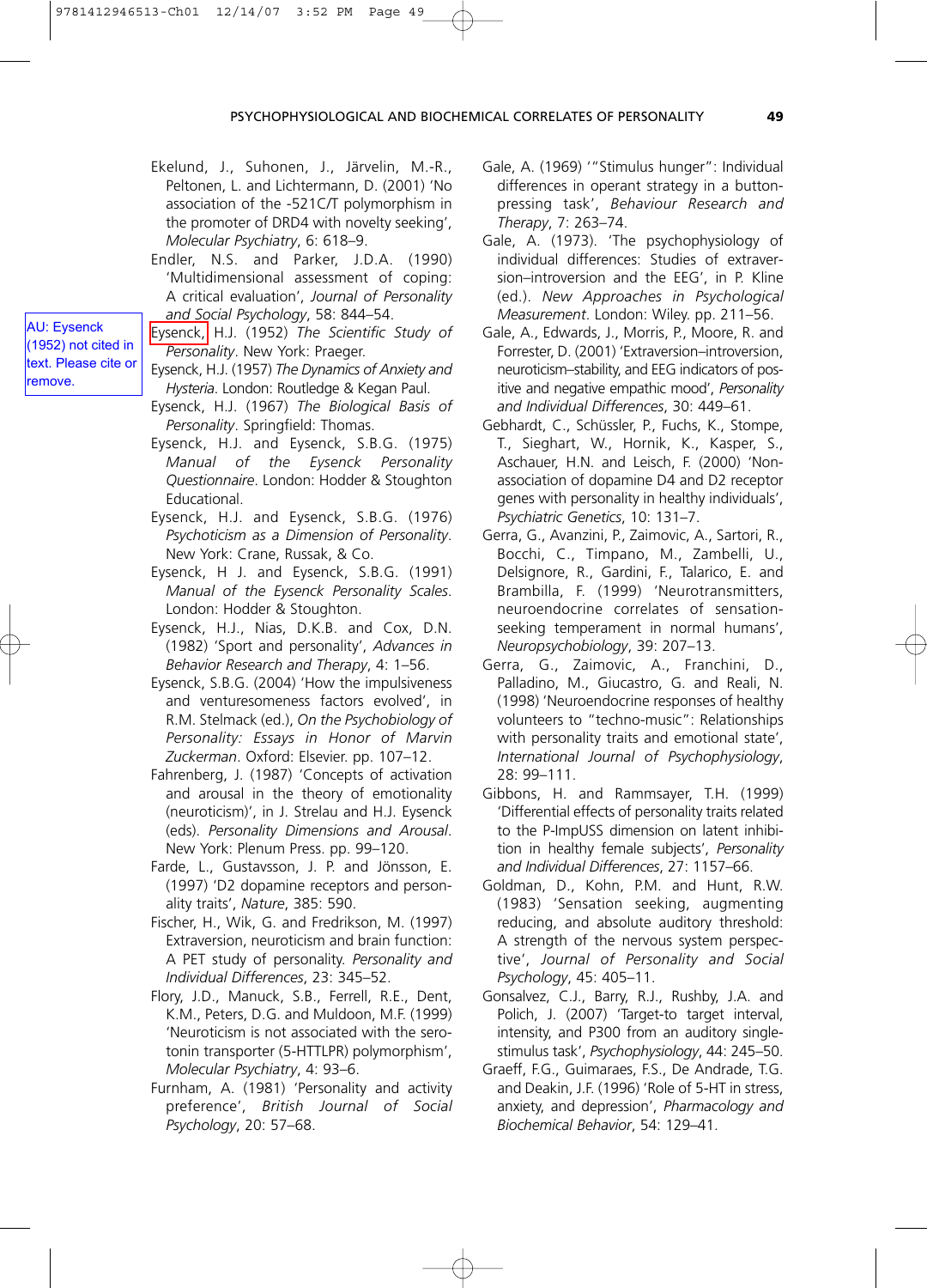- Gray, N.S., Pickering, A.D. and Gray, J.A. (1994) 'Psychoticism and dopamine D2 binding in the basal ganglia using single photon emission tomography', *Personality and Individual Differences*, 17: 431–4.
- Gurrera, R.J., O'Donnell, B.F., Nestor, P.G., Gainski, J. and McCarley, R.W. (2001) 'The P3 auditory event-related brain potential indexes major personality traits', *Biological Psychiatry*, 49: 922–9.
- Hagemann, D., Naumann, E., Lürken, A., Becker, G., Maier, S. and Bartussek, D. (1999) 'EEG asymmetry, dispositional mood and personality', *Personality and Individual Differences*, 27: 541–68.
- Hariri, A.R., Drabant, E.M., Munoz, K.E., Kolachana, B.S., Mattay, V.S., Egan, M. F. and Weinberger, D.R. (2005) 'A susceptibility gene for affective disorders and the response of the human amygdala', *Archives of General Psychiatry*, 62: 146–52.
- Hariri, A.R. and Weinberger, D.R. (2003) 'Imaging genomics', *British Medical Bulletin*, 65: 259–70.
- Holsboer, F. (2000) 'The corticosteroid receptor hypothesis of depression', *Neuropharmacology*, 23: 477–501.
- Ivashenko, O.V., Berus, A.V., Zhuravlev, A.B. and Myamlim, V.V. (1999) 'Individual and typological features of basic personality traits in norms and their EEG correlates', *Human Physiology*, 25: 162–70.
- Jönsson, E.G. Ivo, R., Gustavsson, J.P., Geijer T., Forslund, K, Mattila-Evenden, M., Rylander, G., Cichon, S., Propping, P., Bergman, H., Åsberg, M. and Nöthen, M. (2002) No association between dopamine D4 receptor gene variants and novelty seeking. *Molecular Psychiatry*, 7: 18–20.
- Jönsson, E.G., Nöthen, M.M., Gustavsson, J.P., Neidt, H., Brené, S., Tylec, A., Propping, P. and Sedvall, G.C. (1997) 'Lack of evidence for allelic association between personality traits and the dopamine D4 receptor gene polymorphisms', *American Journal of Psychiatry*, 154: 697–99.
- Jönsson, E.G., Nöthen, M.M., Gustavsson, J.P., Neidt, H., Forslund, K., Mattila-Evenden, M., Rylander, G., Propping, P. and Asberg, M. (1998) 'Lack of association between dopamine D4 receptor gene and personality traits', *Psychological Medicine*, 28: 985–9.
- Jorm, A.F., Henderson, A.S., Jacomb, P.A. Christensen, H., Korten, A.E., Rodgers, B., Tan, X. and Easteal, S. (1998) 'An association study of a functional polymorphism of the serotonin transporter gene with personality and psychiatric symptoms', *Molecular Psychiatry*, 3: 449–51.
- Kendler, K.S., Neale, M.C., Kessler, R.C., Heath, A.C. and Eaves, L.J. (1993) 'A longitudinal twin study of personality and major depression in women', *Archives of General Psychiatry*, 50: 853–62.
- Kestler, L.P., Malhotra, A.K., Finch, C., Adler, C. and Breier, A. (2000) 'The relation between bopamine D2 receptor density and personality: Preliminary evidence from the NEO Personality Inventory-Revised', *Neuropsychiatry, Neuropsychology, and Behavioral Neurology*, 13: 48–52.
- Kimberg, D.Y., D'Esposito, M. and Farah, M.J. (1997) 'Effects of bromocriptine on human subjects depend on working memory capacity', *Neuroreport*, 8: 3581–5.
- Knyazev, G.G., Slobodskaya, H.R. and Wilson, G.D. (2002) 'Psychophysiological correlates of behavioural inhibition and activation', *Personality and Individual Differences*, 33: 647–60.
- Kohn, P.M., Hunt, R.W. and Hoffman, F.M. (1982) 'Aspects of experience seeking', *Canadian Journal of Behavioral Science*, 14: 13–23.
- Kok, A. (2001) 'On the utility of P3 amplitude as a measure of processing capacity', *Psychophysiology*, 38: 557–77.
- Kuhn, K.U., Meyer, K., Nöthen, M.M., Gansicke, M., Papassotiropoulos, A. and Maier, W. (1999) 'Allelic variants of dopamine receptor D4 (DRD4) and serotonin receptor 5-HT2C (HTR2C) and temperament factors: Replication tests', *American Journal of Medical Genetics*, 88: 168–72.
- Kumari, V., Toone, B. and Gray, J.A. (1997) 'Habituation and prepulse inhibition of the acoustic startle reflex: Effects of smoking status and psychosis-proneness', *Personality and Individual Differences*, 23: 183–91.
- Kutas, M., McCarthy, G. and Donchin, E. (1977) 'Augmenting mental chronometry: The P300 as a measure of stimulus evaluation time', *Science*, 197: 792–5.
- Lawrence, A.D., Koepp, M.J., Gunn, R.N., Cunningham, V.J. and Grasby, P.M. (1999)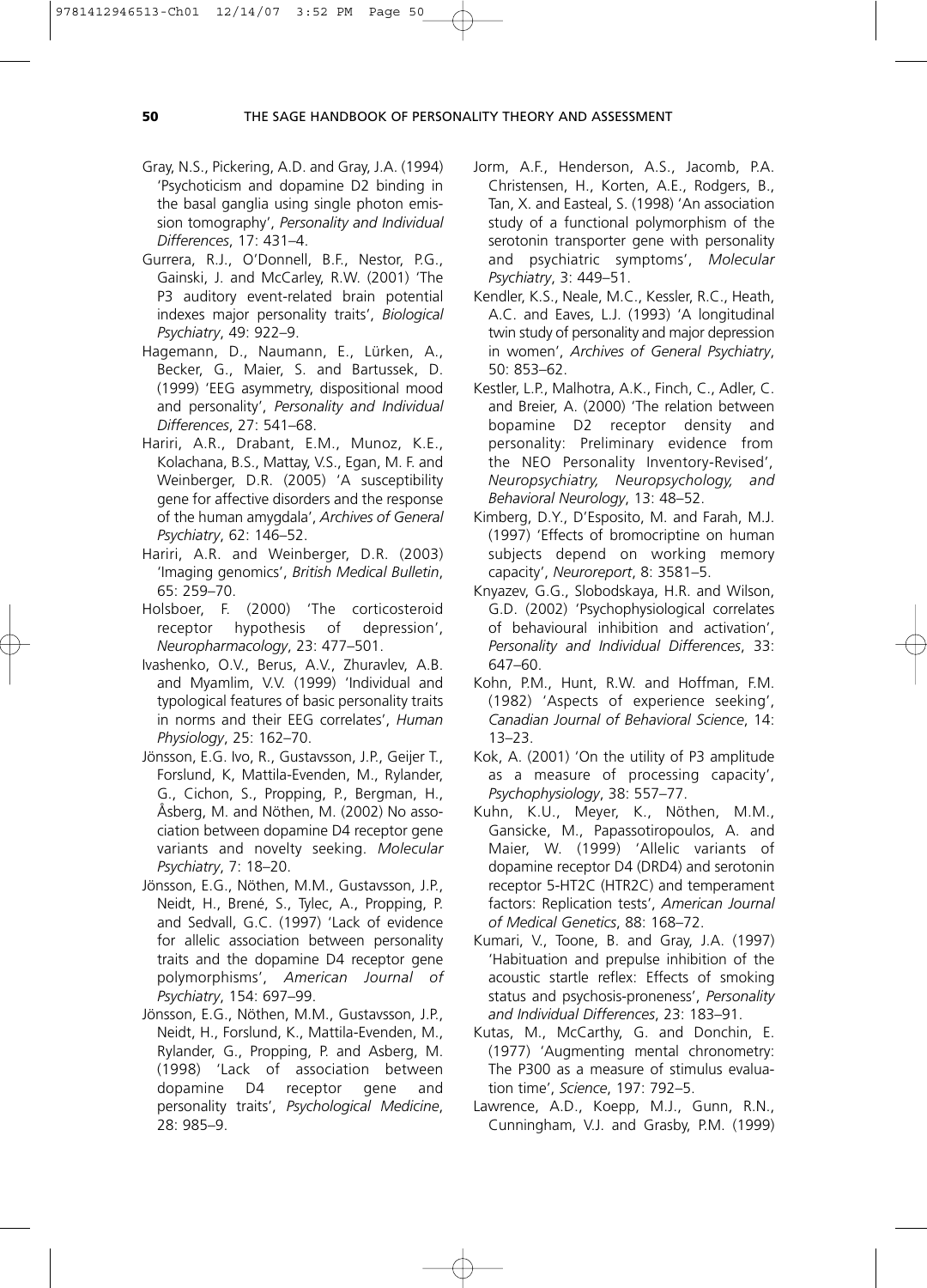'Steps to a neurochemistry of personality', *Behavioral and Brain Sciences*, 22: 528–9.

- LeBlanc, J. and Ducharme, M.B. (2005) 'Influence of personality traits on plasma levels of cortisol and cholesterol', *Physiology and Behavior*, 84: 677–80.
- Lee, I.H., Cheng, C.C., Yang, Y.K., Yeh, T.L., Chen, P.S. and Chiu, N.T. (2005) 'Correlation between striatal dopamine D2 receptor density and neuroticism in community volunteers', *Psychiatry Research: Neuroimaging*, 138: 259–64.
- Lesch, K.-P., Bengel, D., Heils, A., Sabol, S.Z., Greenberg, B., Petri, S., Benjamin, J., Müller, C.R., Hamer, D.H. and Murphy, D.L. (1996) 'Association of anxiety-related traits with a polymorphism in the serotonin transporter gene regulatory region', *Science*, 274: 1527–31.
- Lindsley, D.B. (1951) 'Emotion', in S.S. Stevens (ed.), *Handbook of Experimental Psychology*. New York: Academic Press. pp. 473–516.
- Lubow, R.E. and Gewirtz, J.C. (1995) 'Latent inhibition in humans: Data, theory and implications for schizophrenia', *Psychological Bulletin*, 117: 87–103.
- Lubow, R.E., Ingberg-Sachs, Y., Zalstein-Orda, N. and Gewirtz, J.C. (1992) 'Latent inhibition in low and high "psychotic-prone" normal subjects', *Personality and Individual Differences*, 13: 563–72.
- Lukas, J.H. (1987) 'Visual evoked potential augmenting-reducing and personality: The vertex augmenter is a sensation seeker', *Personality and Individual Differences*, 8: 385–95.
- Malhotra, A.K. and Goldman, D. (2000) 'The dopamine D-sub-4 receptor gene and novelty seeking', *American Journal of Psychiatry*, 157: 1885.
- Matthews, G. and Amelang, M. (1993) 'Extraversion, arousal theory and performance: A study of individual differences in the EEG', *Personality and Individual Differences*, 14: 347–63.
- Matthews, G. and Gilliland, K. (1999) 'The personality theories of H. J. Eysenck and J. A. Gray: A comparative review', *Personality and Individual Differences*, 26: 583–626.
- Mazzanti, C.M., Lappalainen, J., Long, J.C., Bengel, D., Naukkarinen, H., Eggert, M., Virkkunen, M., Linnoila, M. and Goldman, D. (1998) 'Role of the serotonin transporter

polymorphism in anxiety-related traits', *Archives of General Psychiatry*, 55: 936–40.

- McCleery, J.M. and Goodwin, G.M. (2001) 'High and low neuroticism predict different cortisol responses to the combined dexamethasone-CRH test', *Biological Psychiatry*, 49: 410–15.
- Minnix, J.A. and Kline, J.P. (2004) 'Neuroticism predicts resting frontal EEG asymmetry variability', *Personality and Individual Differences*, 36: 823–32.
- Mitsuyasu, H., Hirata, N., Sakai, Y., Shibata, H., Takeda, K., Ninomiya, H., Kawasaki, H., Tashiro, N. and Fukumaki, Y. (2001) 'Association analysis of polymorphisms in the upstream region of the human dopamine D4 receptor gene (DRD4) with schizophrenia and personality traits', *Journal of Human Genetics*, 46: 26–31.
- Müller, U., von Cramon, D.Y. and Pollmann, S. (1998) 'D1- versus D2-receptor modulation of visuospatial working memory in humans', *Journal of Neuroscience*, 18: 2720–8.
- Munafò, M.R., Clark, T.G. and Flint, J. (2004) 'Are there sex differences in the association between the 5HHT gene and neuroticism? A meta-analysis', *Personality and Individual Differences*, 37: 621–6.
- Munafò, M.R., Clark, T. and Flint, J. (2005) 'Does measurement instrument moderate the association between the serotonin transporter gene and anxiety-related personality traits? A meta-analysis', *Molecular Psychiatry*, 10: 415–9.
- Munafò, M.R., Clark, T.G., Moore, L.R., Payne, E., Walton, R.T. and Flint, J. (2003) 'Genetic polymorphisms and personality: A systematic review and meta-analysis', *Molecular Psychiatry*, 8: 471–84.
- Munafò, M.R., Clark, T.G., Roberts, K.H. and Johnstone, E.C. (2006a) 'Neuroticism mediates the association of the serotonin transporter gene with lifetime major depression', *Neuropsychobiology*, 53: 1–8.
- Munafò, M.R., Lee, L., Ayres, R., Flint, J., Goodwin, G. and Harmer, C.J. (2006b) 'Early morning salivary cortisol is not associated with extraversion', *Personality and Individual Differences*, 40: 395–400.
- Netter, P. and Rammsayer, T. (1991) 'Reactivity to dopaminergic drugs and aggression related personality traits', *Personality and Individual Differences*, 12: 1009–17.

AU: Lubow et al (1992) not cited in text. Please cite or remove.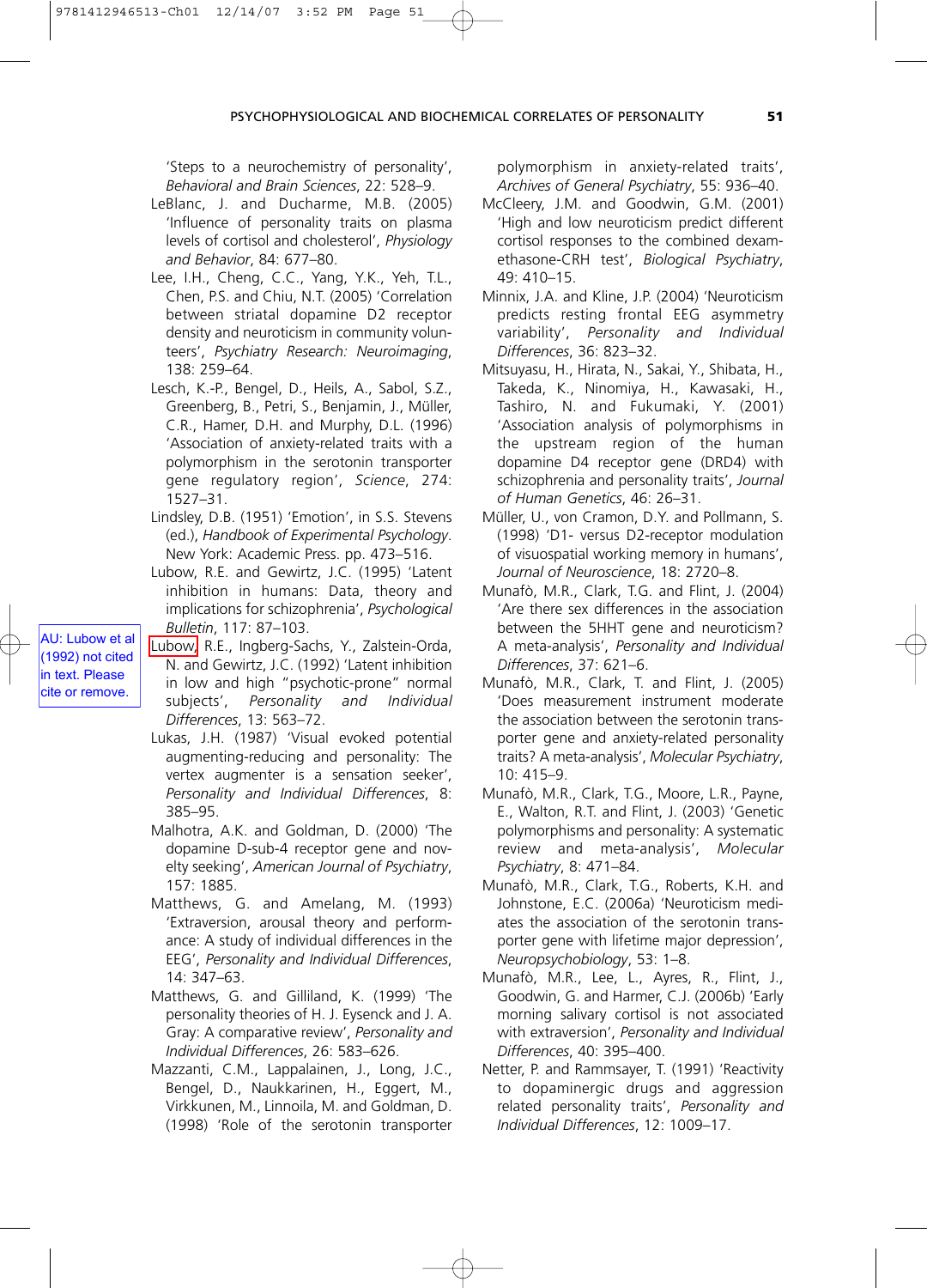- Noble, E.P., Ozkaragoz, T.Z., Ritchie, T.L., Zhang, X., Belin, T.R. and Sparkes, R.S. (1998) 'D2 and D4 dopamine receptor polymorphisms and personality', *American Journal of Medical Genetics*, 81: 257–67.
- O'Gorman, J.G. (1977) 'Individual differences in habituation of human physiological responses: A review of theory, method and findings in the study of personality correlates in non-clinical populations', *Biological Psychology*, 5: 257–318.
- O'Gorman, J.G. and Lloyd, J.E. (1987) 'Extraversion, impulsiveness and EEG activity', *Personality and Individual Differences*, 8: 169–74.
- Okuyama, Y., Ishiguro, H., Nankai, M., Shibuya, H., Watanabe, A. and Arinami, T. (2000) 'Identification of a polymorphism in the promoter region of DRD4 associated with the human novelty seeking personality trait', *Molecular Psychiatry*, 5: 64–9.
- Ono, Y., Manki, H., Yoshimura, K., Muramatsu, T., Mizushima, H., Higuchi, S., Yagi, G., Kanba, S. and Asai, M. (1997) 'Association between dopamine D4 receptor (D4DR) exon III polymorphism and novelty seeking in Japanese subjects', *American Journal of Medical Genetics*, 74: 501–3.
- Ortiz, T. and Maojo, V. (1993) 'Comparison of the P300 wave in introverts and extraverts', *Personality and Individual Differences*, 15: 109–12.
- Pariante, C.M. and Miller, A.H. (2001) 'Glucocorticoid receptors in major depression: Relevance to pathophysiology and treatment', *Biological Psychiatry*, 49: 391–404.
- Parks, C.L., Robinson, P.S., Sibille, E., Shenk, T. and Toth, M. (1998) 'Increased anxiety of mice lacking the serotonin 1A receptor', *Proceedings of the National Academy of Sciences*, 95: 10734–9.
- Persson, M.L., Wasserman, D., Geijer, T., Frisch, A., Rockah, R., Michaelovski, E., Apter, A., Weizman, A., Joensson, E.G. and Bergman, H. (2000) 'Dopamine D4 receptor gene polymorphism and personality traits in healthy volunteers', *European Archives of Psychiatry and Clinical Neuroscience*, 250: 203–6.
- Pickering, A.D. and Gray J.A. (2001) 'Dopamine, appetitive reinforcement, and the neuropsychology of human learning: An individual differences approach', in A. Eliasz and A. Angleitner (eds), *Advances in Research on*

*Temperament*. Lengerich, Germany: Pabst Science Publishers. pp. 113–49.

- Picton, T.W., Stapells, D. and Campbell, K.B. (1981) 'Auditory evoked potentials from the human cochlea and brainstem', *Journal of Otolaryngology*, 10: 1–41.
- Plotsky, P.M., Owen, M.J. and Nemeroff, C.B. (1998) 'Psychoneuroendocrinology of depression. Hypothalamic-pituitary-adrenal axis', *Psychiatric Clinics of North America*, 21: 293–307.
- Pogue-Geile, M., Ferrell, R., Deka, R., Debski, T. and Manuck, S. (1998) 'Human noveltyseeking personality traits and dopamine D4 receptor polymorphisms: a twin and genetic association study', *American Journal of Medical Genetics*, 81: 44–8.
- Polich, J. and Martin, S. (1992) 'P300, cognitive capability and personality: A correlational study of university undergraduates', *Personality and Individual Differences*, 13: 533–43.
- Portella, M.J., Harmer, C.J., Flint, J., Cowen, P. and Goodwin, G.M. (2005) 'Enhanced early morning salivary cortisol in neuroticism', *American Journal of Psychiatry*, 162: 807–9.
- Pritchard, W.S. (1989) 'P300 and EPQ/STP personality traits', *Personality and Individual Differences*, 10: 15–24.
- Ramboz, S., Oosting, R., Amara, D.A., Kung, H.F., Blier, P., Mendelsohn, M., Mann, J.J., Brunner, D. and Hen, R. (1998) 'Serotonin receptor 1A knockout: An animal model of anxiety-related disorder', *Proceedings of the National Academy of Sciences*, 95: 14476–81.
- Rammsayer, T.H. (1998). 'Extraversion and dopamine. Individual differences in response to changes in dopaminergic activity as a possible biological basis of extraversion', *European Psychologist*, 3: 37–50.
- Rammsayer, T.H. (2003) 'NMDA receptor activity and the transmission of sensory input into motor output in introverts and extraverts', *Quarterly Journal of Experimental Psychology, Section B: Comparative and Physiological Psychology*, 56B: 207–21.
- Rammsayer, T.H. (2004) 'Extraversion and the dopamine hypothesis', in R.M. Stelmack (ed.), *On the Psychobiology of Personality*. Amsterdam: Elsevier. pp. 411–29.
- Rammsayer, T. and Stahl, J. (2004) 'Extraversion-related differences in response organization: Evidence from lateralized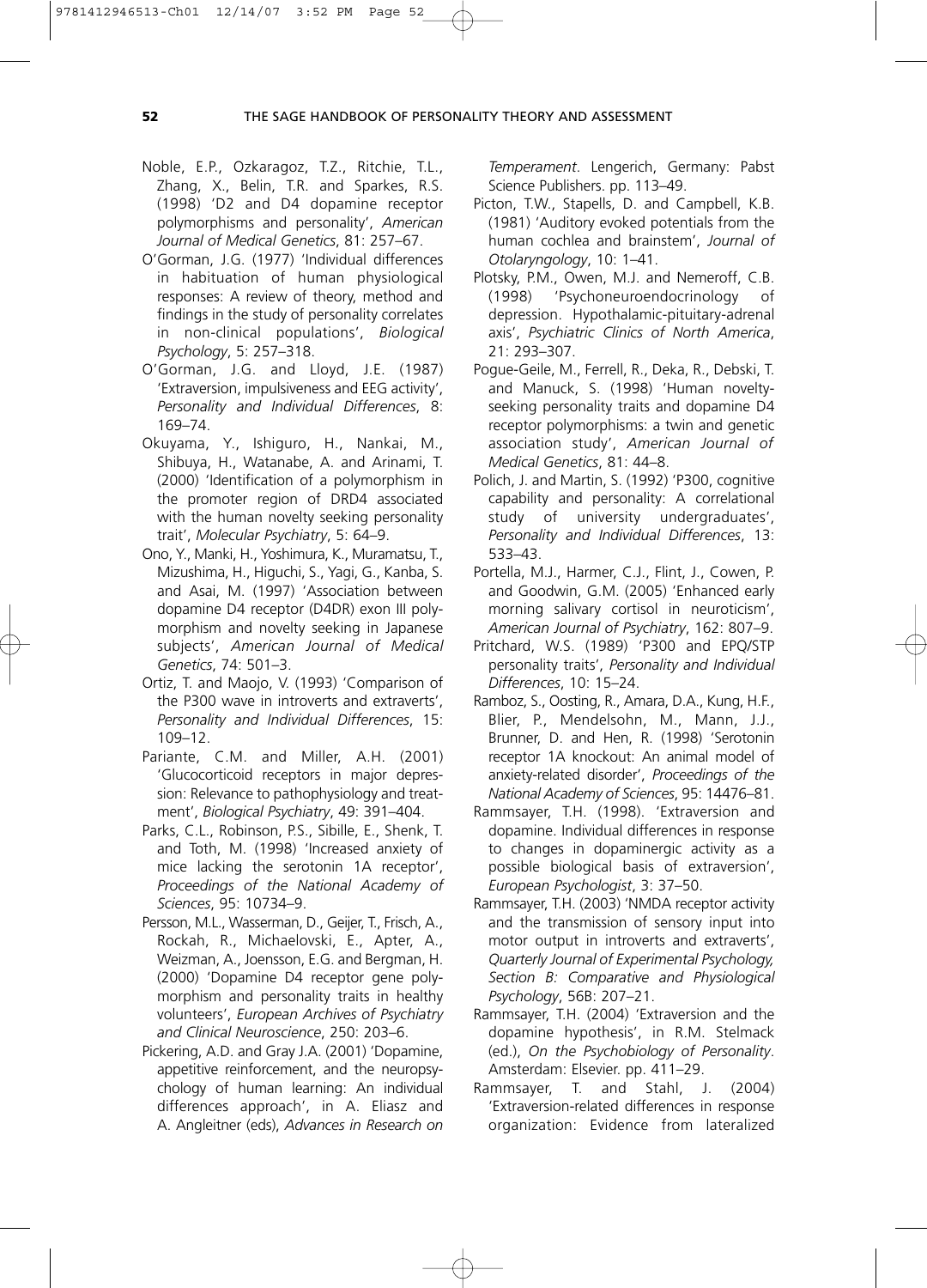readiness potentials', *Biological Psychology*, 66: 35–49.

- Rammsayer, T. and Stahl, J. (2006) 'Sensorimotor effects of pergolide, a dopamine agonist, in healthy subjects: A lateralized readiness potential study', *Psychopharmacology*, 187: 36–46.
- Rammsayer, T.H., Netter, P. and Vogel, W.H. (1993) 'A neurochemical model underlying differences in reaction times between introverts and extraverts', *Personality and Individual Differences*, 14: 701–12.
- Robbins, T.W. and Everitt, B.J. (1995) 'Arousal systems and attention', in M.S. Gazzaniga (ed.), *The Cognitive Neurosciences*. Cambridge, MA: MIT Press. pp. 703–20.
- Robinson, T.E. and Berridge, K.C. (2000) 'The psychology and neurobiology of addiction: An incentive-sensitization view', *Addiction*, 95 (suppl. 2): 91–117.
- Rosenblitt, J.C., Soler, H., Johnson, S.E. and Quadagno, D.M. (2001) 'Sensation seeking and hormones in men and women: Exploring the link.', *Hormones and Behavior*, 40: 396–402.
- Roy, A. (1996) 'HPA axis function and temperament in depression: A negative report', *Biological Psychiatry*, 39: 364–6.
- Saint-Cyr, J.A. (2003) 'Frontal-striatal circuit functions: Context, sequence, and consequence', *Journal of the International Neuropsychological Society*, 9: 103–28.
- Salamone, J.D. (1994) 'The involvement of nucleus accumbens dopamine in appetitive and aversive motivation', *Behavioural Brain Research*, 61: 117–33.
- Salamone, J.D., Kurth, P.A., McCullough, L.D., Sokolowski, J.D. and Cousins, M.S. (1993) 'The role of brain dopamine in response initiation: effects of haloperidol and regionally-specific dopamine depletion on the local rate of instrumental responding', *Brain Research*, 628: 218–26.
- Schinka, J.A., Busch, R.M. and Robichaux-Keene, N. (2004) 'A meta-analysis of the association between the serotonin transporter gene polymorphism (5-HTTLPR) and trait anxiety', *Molecular Psychiatry*, 9: 197–202.
- Schmidt, L.A. (1999) 'Frontal brain activity in shyness and sociability', *Psychological Science*, 10: 316–20.
- Schmidtke, J.I. and Heller, W. (2004) 'Personality, affect and EEG: predicting patterns of regional brain activity related to

extraversion and neuroticism', *Personality and Individual Differences*, 36: 717–32.

- Schommer, N.C., Kudielka, B.M., Hellhammer, D.H. and Kirschbaum, C. (1999) 'No evidence for a close relationship between personality traits and circadian cortisol rhythm or a single cortisol stress response', *Psychological Reports*, 84: 840–2.
- Sen, S., Burmeister, M. and Ghosh, D. (2004a) 'Meta-analysis of the association between a serotonin transporter promoter polymorphism (5-HTTLPR) and anxiety-related personality traits', *American Journal of Medical Genetics*, 127B: 85–9.
- Sen, S., Villafuerte, S., Nesse, R., Stoltenberg, S.F., Hopcian, J., Gleiberman, L., Weder, A. and Burmeister, M. (2004b) 'Serotonin transporter and GABA(A) alpha 6 receptor variants are associated with neuroticism', *Biological Psychiatry*, 55: 244–9.
- Serra, G., Forgione, A., d'Aquila, P.S., Collu, M., Fratta, W. and Gessa, G.L. (1990) 'Possible mechanisms of antidepressant effect of L-sulpiride', *Clinical Neuropharmacology*, 13 (suppl. 1): S76–83.
- Simons, R.F. and Giardina, B.D. (1992) 'Reflex modification in psychosis-prone young adults', *Psychophysiology*, 29: 8–16.
- Smith, B.D. (1983) 'Extraversion and electrodermal activity: Arousability and the inverted-U', *Personality and Individual Differences*, 4: 411–9.
- Smith, B.D., Davidson, R.A., Smith, D.L., Goldstein, H. and Perlstein, H.W. (1989) 'Sensation seeking and arousal: Effects of strong stimulation of electrodermal activation and memory task performance', *Personality and Individual Differences*, 10: 671–9.
- Smith, B.D., Perlstein, W.M., Davidson, R.A. and Michael, K. (1986) 'Sensation seeking: Differential effects of relevant, novel stimulation on electrodermal activity', *Personality and Individual Differences*, 7: 445–52.
- Sokolowski, J.D., McCullough, L.D. and Salamone, J.D. (1994) 'Effects of dopamine depletion in the medial prefrontal cortex on active avoidance and escape in the rat', *Brain Research*, 651: 293–9.
- Soyka, M., Preuss, U.W., Koller, G., Zill, P. and Bondy, B. (2002) 'Dopamine D4 receptor gene polymorphism and extraversion revisited: Results from the Munich gene bank

AU: Serra et al (1990): not cited in text. Please cite or remove.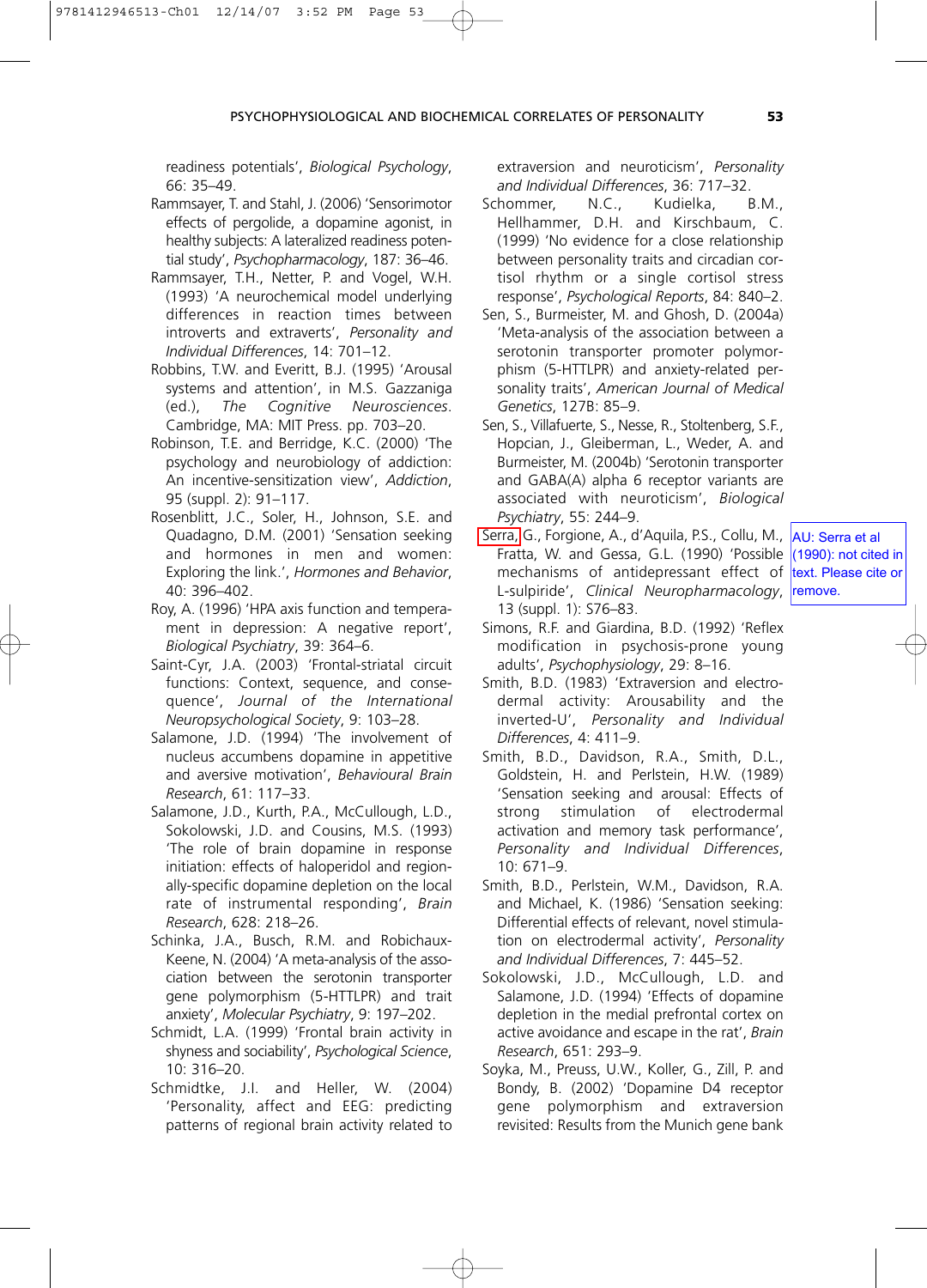project for alcoholism', *Journal of Psychiatric Research*, 36: 429–35.

- Sramek, J.J., Frackiewicz, E.J. and Cutler, N.R. (1997) Efficacy and safety of two dosing regimes of buspirone in the treatment of outpatients with persistent anxiety', *Clinical Therapeutics*, 19: 498–506.
- Stahl, J. and Rammsayer, T. (2004) 'Differences in the transmission of sensory input into motor output between introverts and extraverts: Behavioral and psychophysiological analyses', *Brain and Cognition*, 56: 293–303.
- Stelmack, R.M. (1990) 'The biological basis of extraversion: Psychophysiological evidence', *Journal of Personality*, 58: 293–311.
- Stelmack, R.M. (1997) 'The psychophysics and psychophysiology of extraversion and arousal', in H. Nyborg (ed.), *The Scientific Study of Human Nature: Tribute to Hans J. Eysenck at Eighty*. London: Elsevier. pp. 488–503.
- Stelmack, R.M. and Campbell, K.B. (1974) Extraversion and auditory sensitivity to high and low frequency. *Perceptual and Motor Skills*, 38: 875–9.
- Stelmack, R.M., Campbell, K.B. and Bell, I. (1993a) 'Extraversion and brainstem auditory evoked potentials during sleep and wakefulness', *Personality and Individual Differences*, 14: 447–53.
- Stelmack, R.M. and Geen, R.G. (1992) 'The psychophysiology of extraversion', in A. Gale and M.W. Eysenck (eds), *Handbook of Individual Differences: Biological Perspectives*. New York: Wiley. pp. 227–54.
- Stelmack, R.M., Houlihan, M. and McGarry-Roberts, P.A. (1993b) 'Personality, reaction time, and event-related potentials', *Journal of Personality and Social Psychology*, 65: 399–409.
- Stelmack, R.M. and Michaud-Achorn, A. (1985) 'Extraversion, attention, and habituation of the auditory evoked response', *Journal of Research in Personality*, 19: 416–28.
- Stelmack, R.M. and Pivik, R.T. (1996) 'Extraversion and the effects of exercise on spinal motoneuronal excitability', *Personality and Individual Differences*, 21: 69–76.
- Stelmack, R.M. and Wilson, K.G. (1982) 'Extraversion and the effects of frequency and intensity on the auditory brainstem evoked response', *Personality and Individual Differences*, 3: 373–80.
- Stenberg, G. (1992) 'Personality and the EEG: Arousal and emotional arousability', *Personality and Individual Differences*, 13: 1097–113.
- Stenberg, G. (1994) 'Extraversion and the P300 in a visual classification task', *Personality and Individual Differences*, 16: 543–60.
- Strobel, A., Gutknecht, L., Rothe, C., Reif, A., Mossner, R., Zeng, Y., Brocke, B and Lesch, K.P. (2003a) 'Allelic variation in 5-HT(1A) receptor expression is associated with anxiety- and depression-related personality traits', *Journal of Neural Transmission*, 110: 1445–53.
- Strobel, A., Lesch, K.P., Hohenberger, K., Jatzke, S., Gutzeit, H.O., Anacker, K. and Brocke, B. (2002) 'No association between dopamine D4 receptor gene exon III and - 512C/T polymorphism and novelty seeking', *Molecular Psychiatry*, 7: 537–8.
- Strobel, A., Spinath, F.M., Angleitner, A., Riemann, R. and Lesch, K.-P. (2003b) 'Lack of association between polymorphisms of the dopamine D4 receptor gene and personality', *Neuropsychobiology*, 47: 52–6.
- Strobel, A., Wehr, A., Michel, A. and Brocke, B. (1999) 'Association between the dopamine D4 receptor (DRD4) exon III polymorphism and measures of novelty seeking in a German population', *Molecular Psychiatry*, 4: 378–84.
- Swerdlow, N.R., Filion, D., Geyer, M.A. and Braff, D.L. (1995) '"Normal" personality correlates of sensorimotor, cognitive, and visuospatial gating', *Biological Psychiatry*, 37: 286–99.
- Swickert, R.J. and Gilliland, K. (1998) 'Relationship between the brainstem auditory evoked response and extraversion, impulsivity, and sociability', *Journal of Research in Personality*, 32: 314–30.
- Tauscher, J., Bagby, R.M., Javanmard, M., Christensen, B.K., Kasper, S. and Kapur, S. (2001) 'Inverse relationship between serotonin 5-HT1A receptor binding and anxiety: A [11C]WAY-100635 PET investigation in healthy volunteers', *American Journal of Psychiatry*, 158: 1326–8.
- Tellegen, A. (1985) 'Structure of mood and personality and their relevance to assessing anxiety, with an emphasis on self-report', in A.H. Tuma and J.D. Maser (eds.), *Anxiety and the Anxiety Disorders*. Hillsdale, NJ: Erlbaum. pp. 681–706.